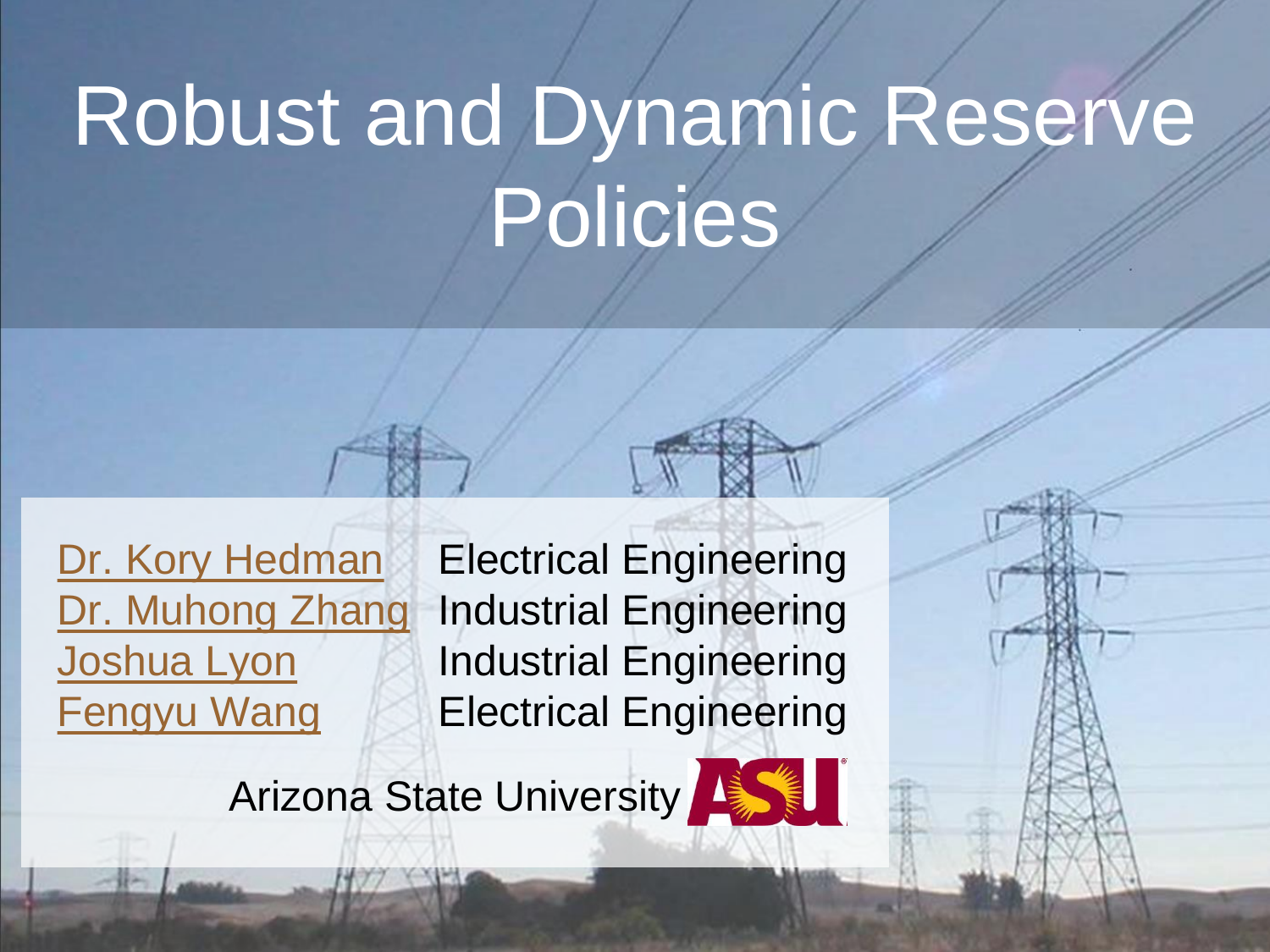### **Zonal models assume power is deliverable within zones**



2 *Texas electric market: overview and focal points*, FERC, Nov. 2011. [[Online](http://www.ferc.gov/market-oversight/mkt-electric/texas/2011/11-2011-elec-tx-archive.pdf)]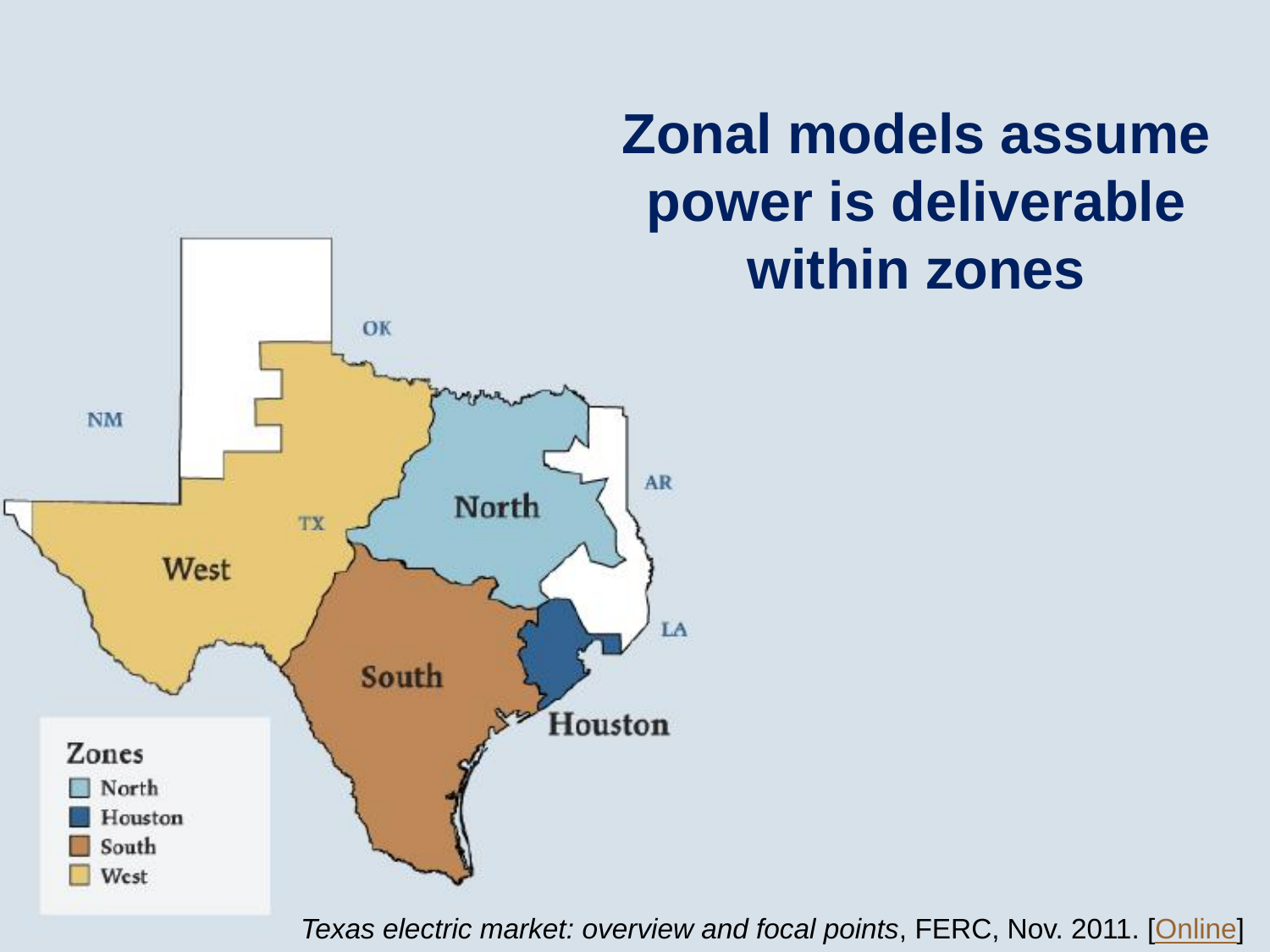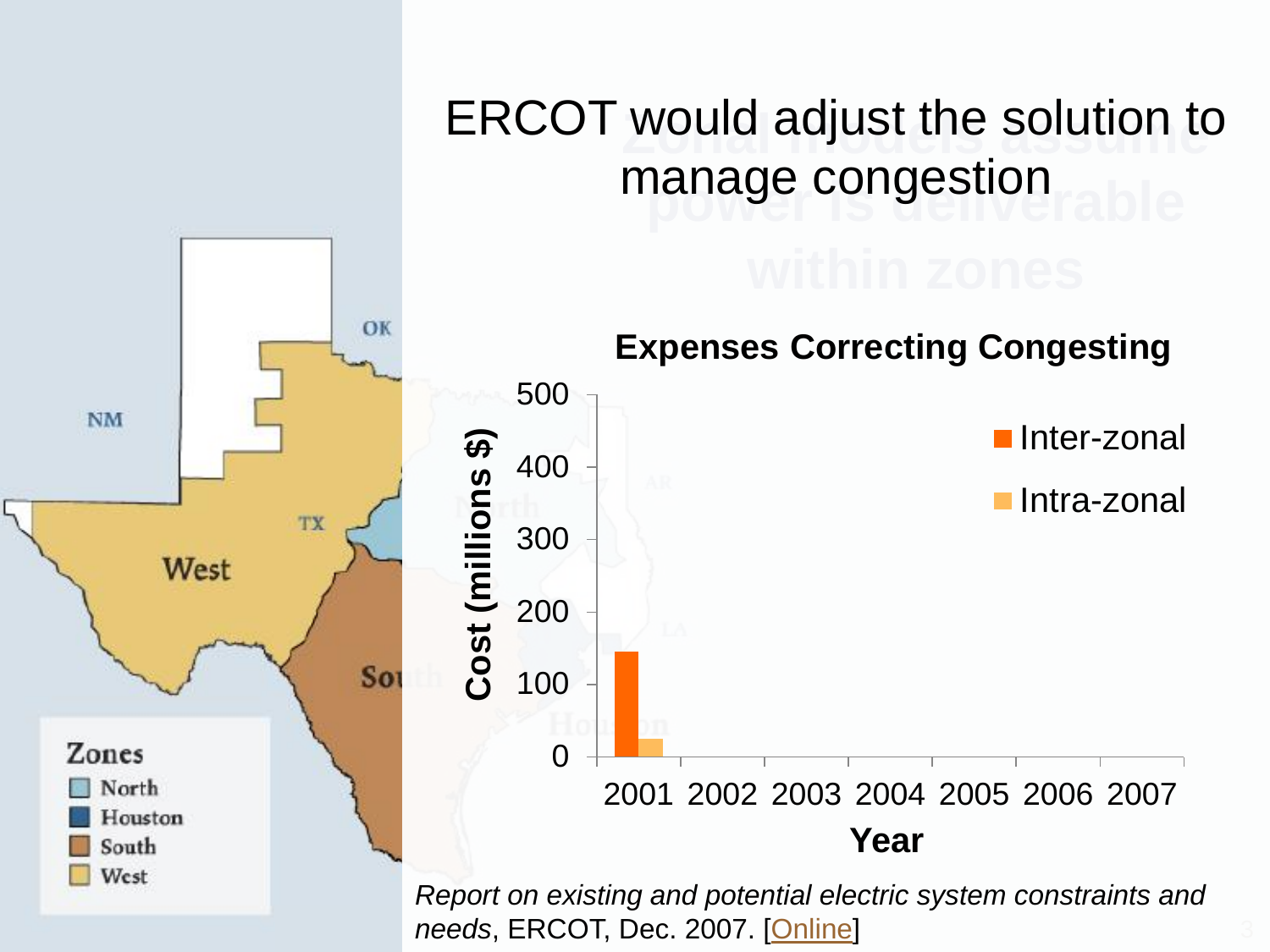

# ERCOT would adjust the solution to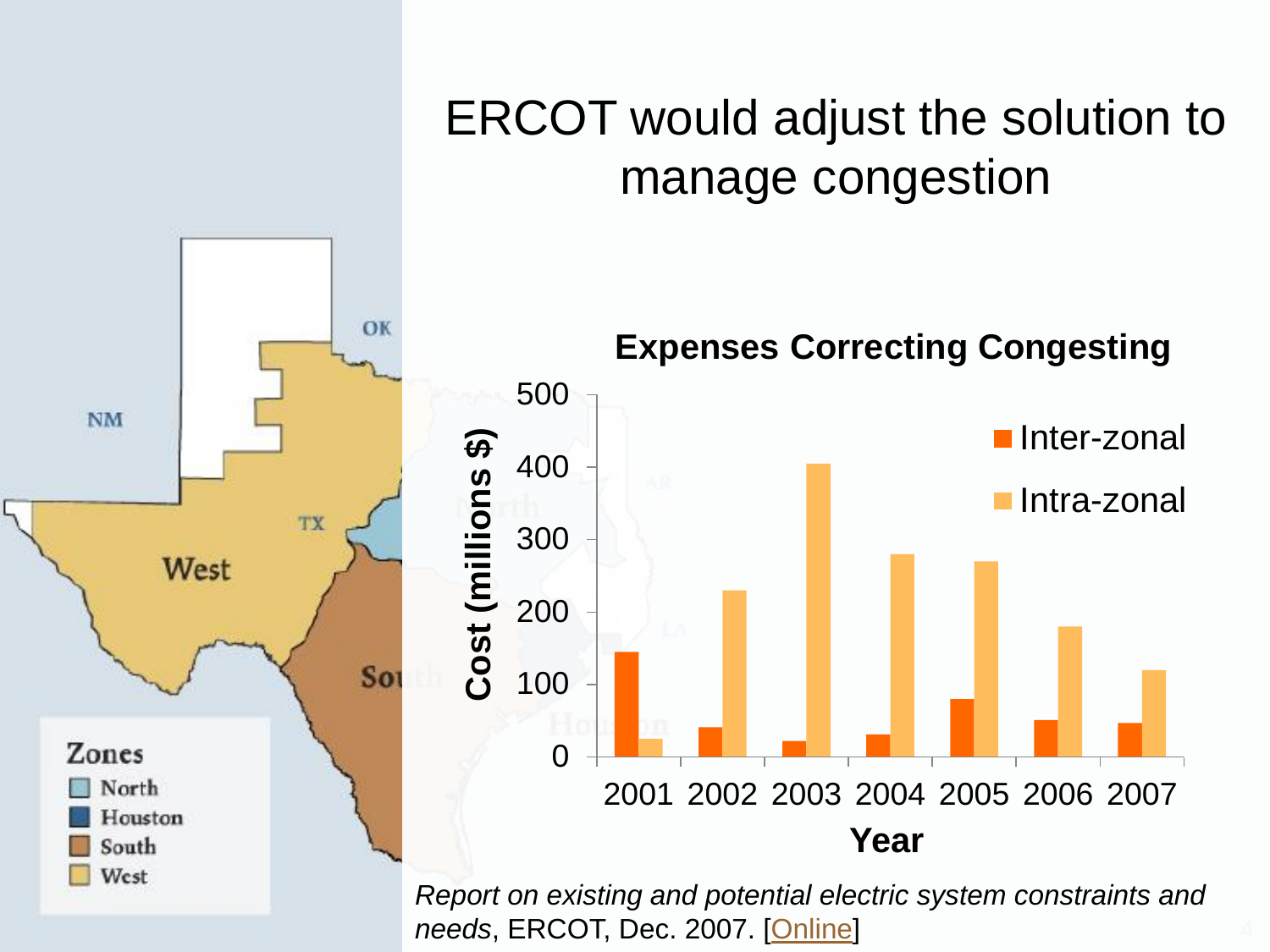## Takeaways from zonal energy markets:

- 1. It can be difficult for zones to characterize congestion
- 2. Need effective ways to correct invalid zonal assumptions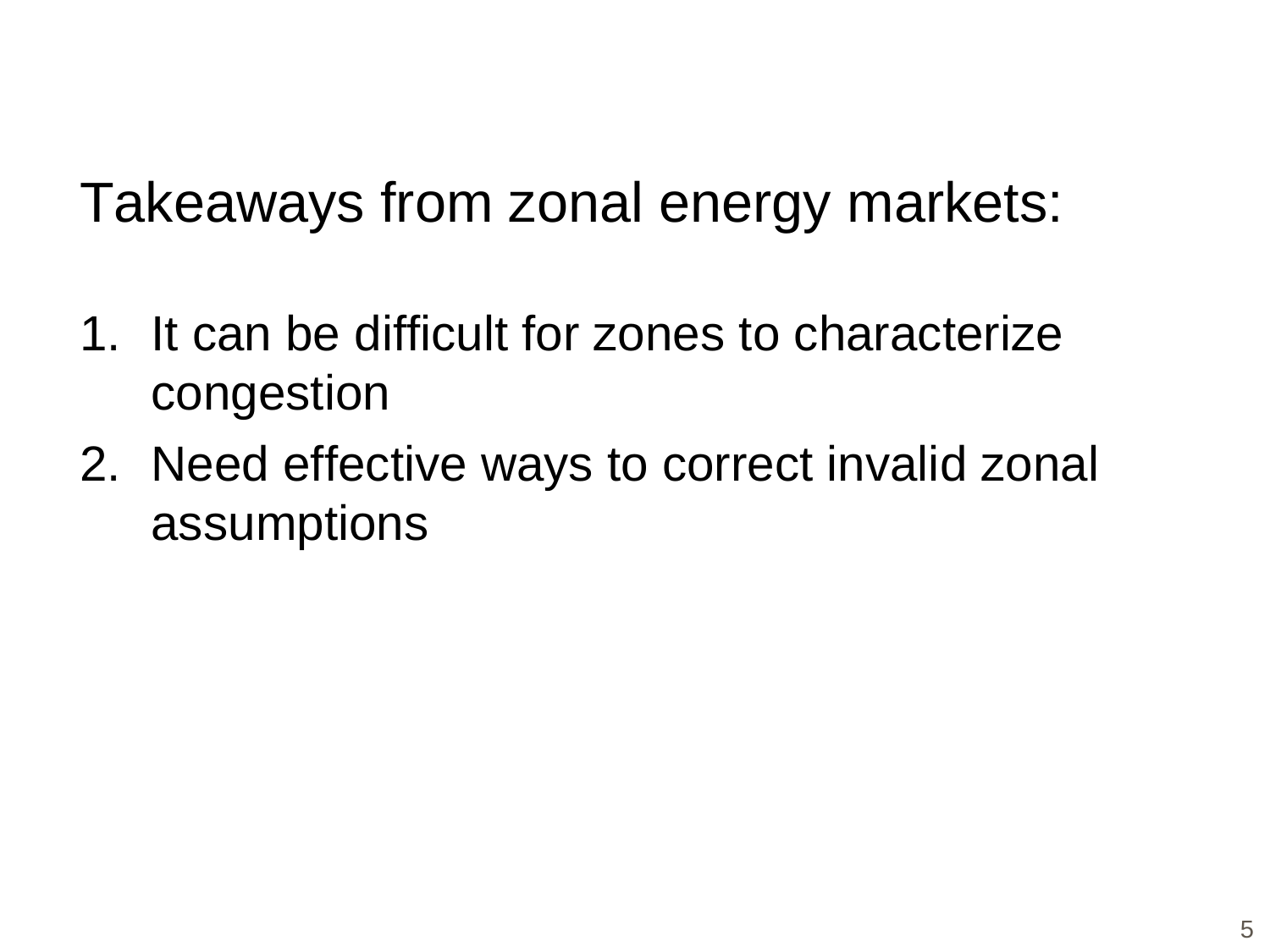## **Outline**

- Motivation
- Day-ahead scheduling process
- Contributions:
	- Offline
	- Within unit commitment (UC)
	- Ex-post
- Future work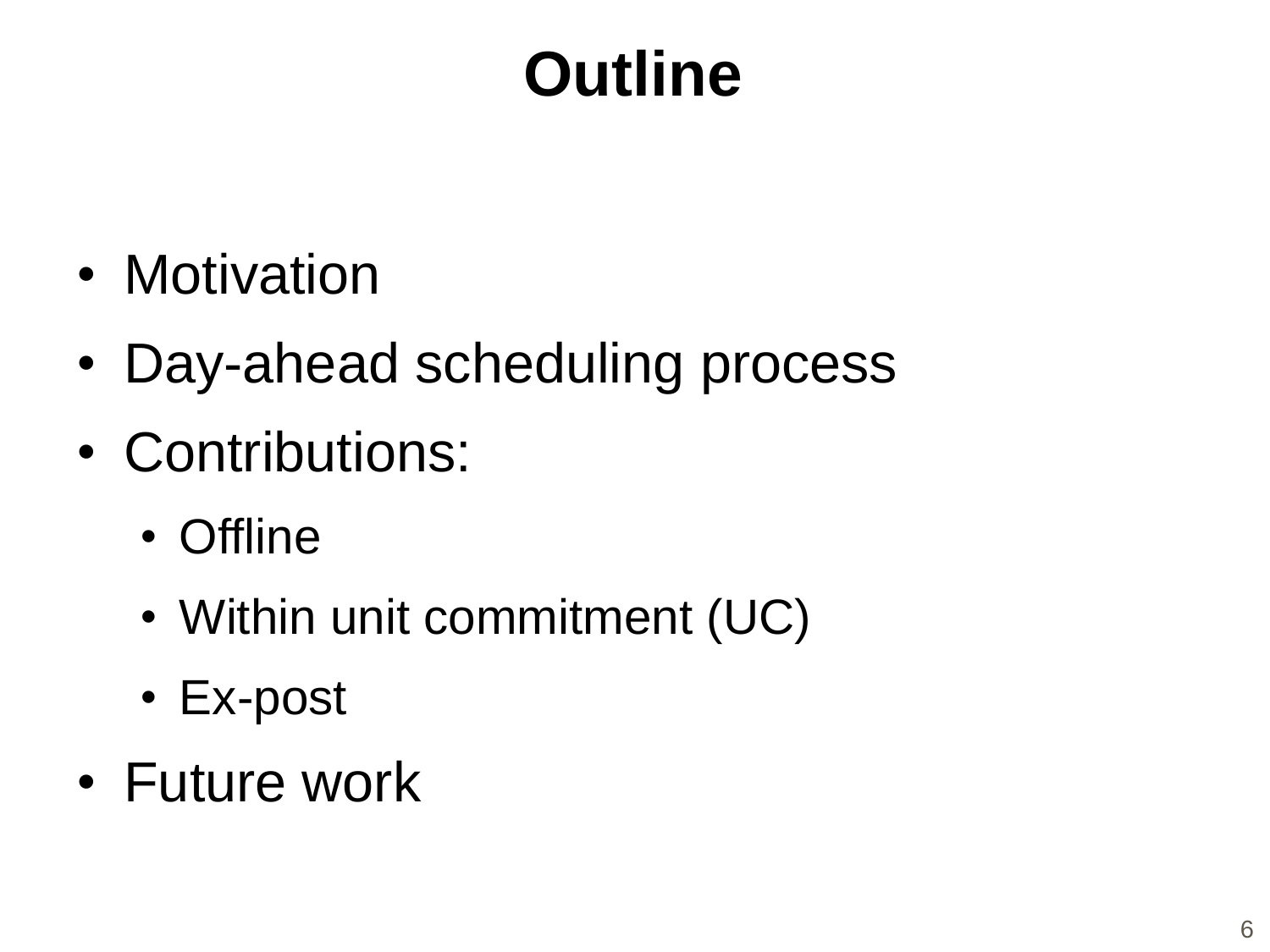## **Motivation and Background**

#### **Motivation:**

- Improve existing reserve policies
- Create reserve policies for renewable resources

#### **Background:**

• Reserve requirements ensure backup capacity

*capacity ≠ availability*

• Ensuring **deliverable** reserves will be increasingly difficult with renewables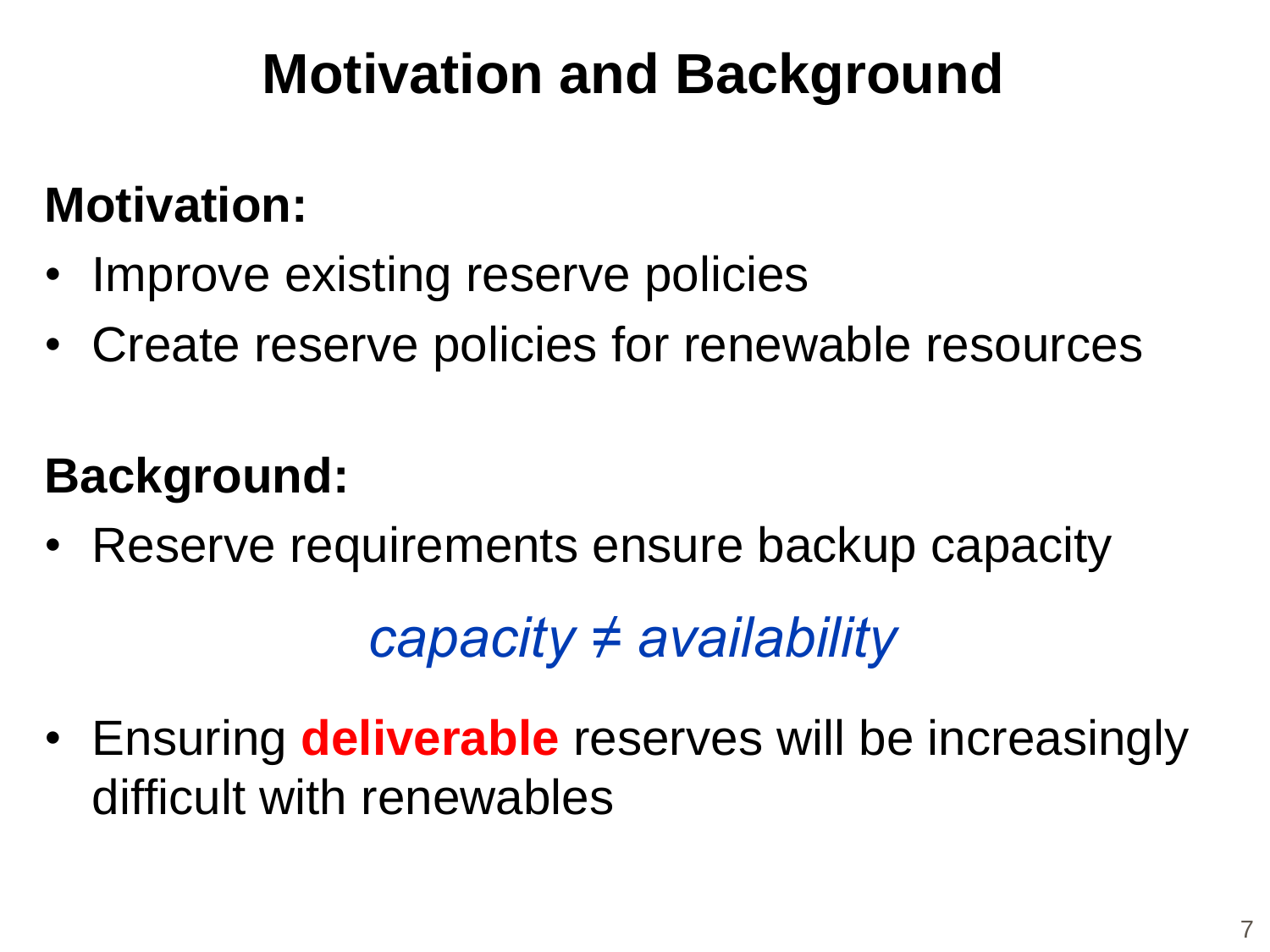## **Reserve Quantity vs. Deliverability**

|              | Balance:                                                                                                                                                                  | <b>Reserve quantity</b>                                                                                                                                                                           |  |
|--------------|---------------------------------------------------------------------------------------------------------------------------------------------------------------------------|---------------------------------------------------------------------------------------------------------------------------------------------------------------------------------------------------|--|
|              | <b>Better deterministic</b><br>methods will improve<br>scalability of stochastic<br>programming                                                                           | <b>Probabilistic reserves</b><br>$[7]$ - $[11]$<br>Relax expensive requirements <sup>1</sup> [12]-[17]<br>$[18]-[21]$<br><b>Iterative schemes</b><br><b>Robust optimization</b><br>[22]           |  |
| liverability | $[1]$<br><b>Transfer capabilities</b><br>$[2]$<br><b>Congestion management</b><br>$[3]$ - $[4]$<br><b>Reserve zones</b><br><b>Reserve disqualification</b><br>$[5] - [6]$ | Stochastic programming <sup>2</sup><br>$[23] - [29]$<br>Robust optimization <sup>2</sup><br>$[30]$ - $[32]$<br>Dynamic reserve sharing<br>[33]<br><b>Congestion-based reserves</b><br>(Preferred) |  |

 $1$  By penalizing constraint violations or minimizing a weighted sum of cost and reliability <sup>2</sup> Reserve deliverability considered in multi-stage models that simulate recourse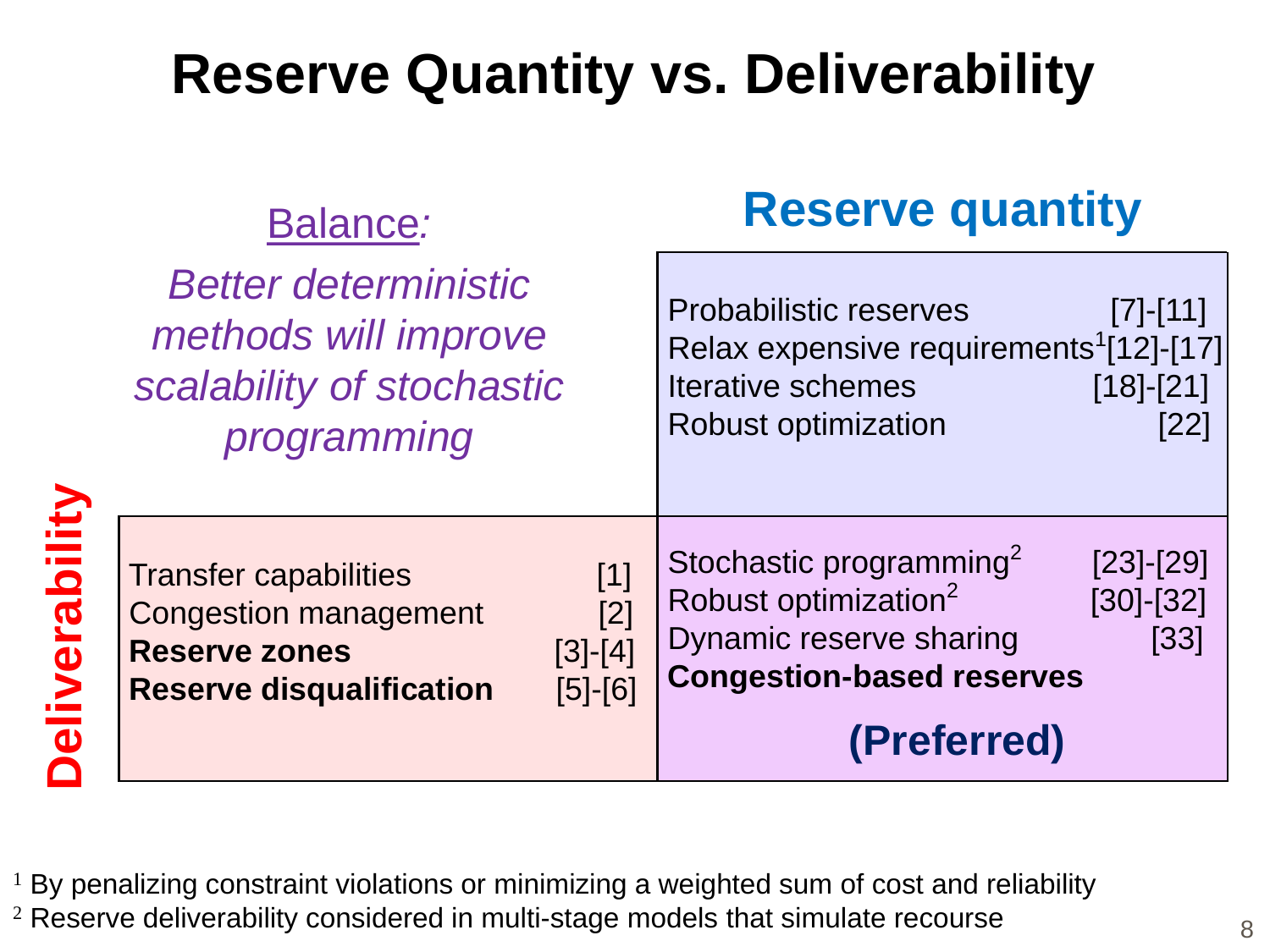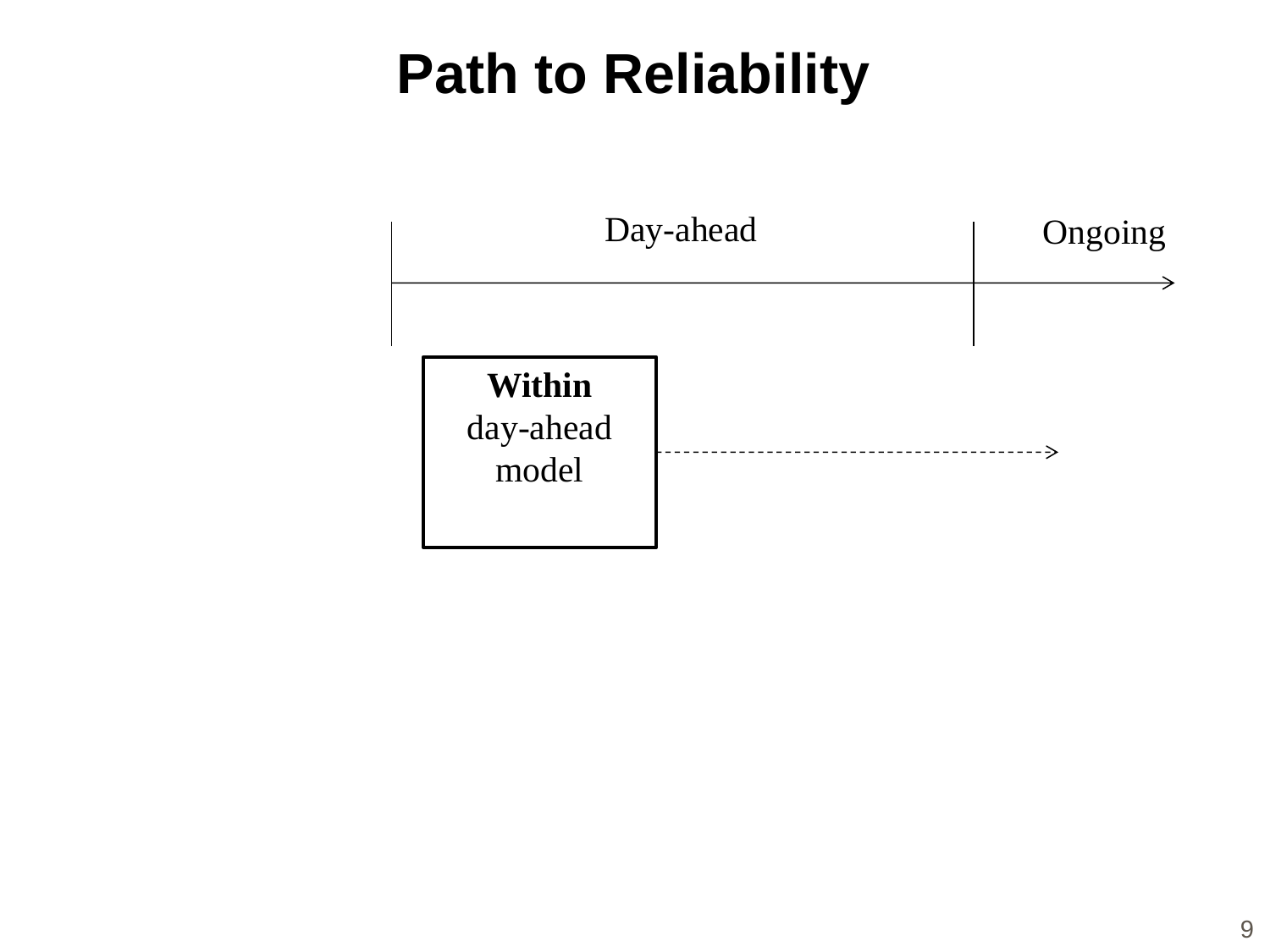

Approximations are made for day-ahead scheduling and checked ex-post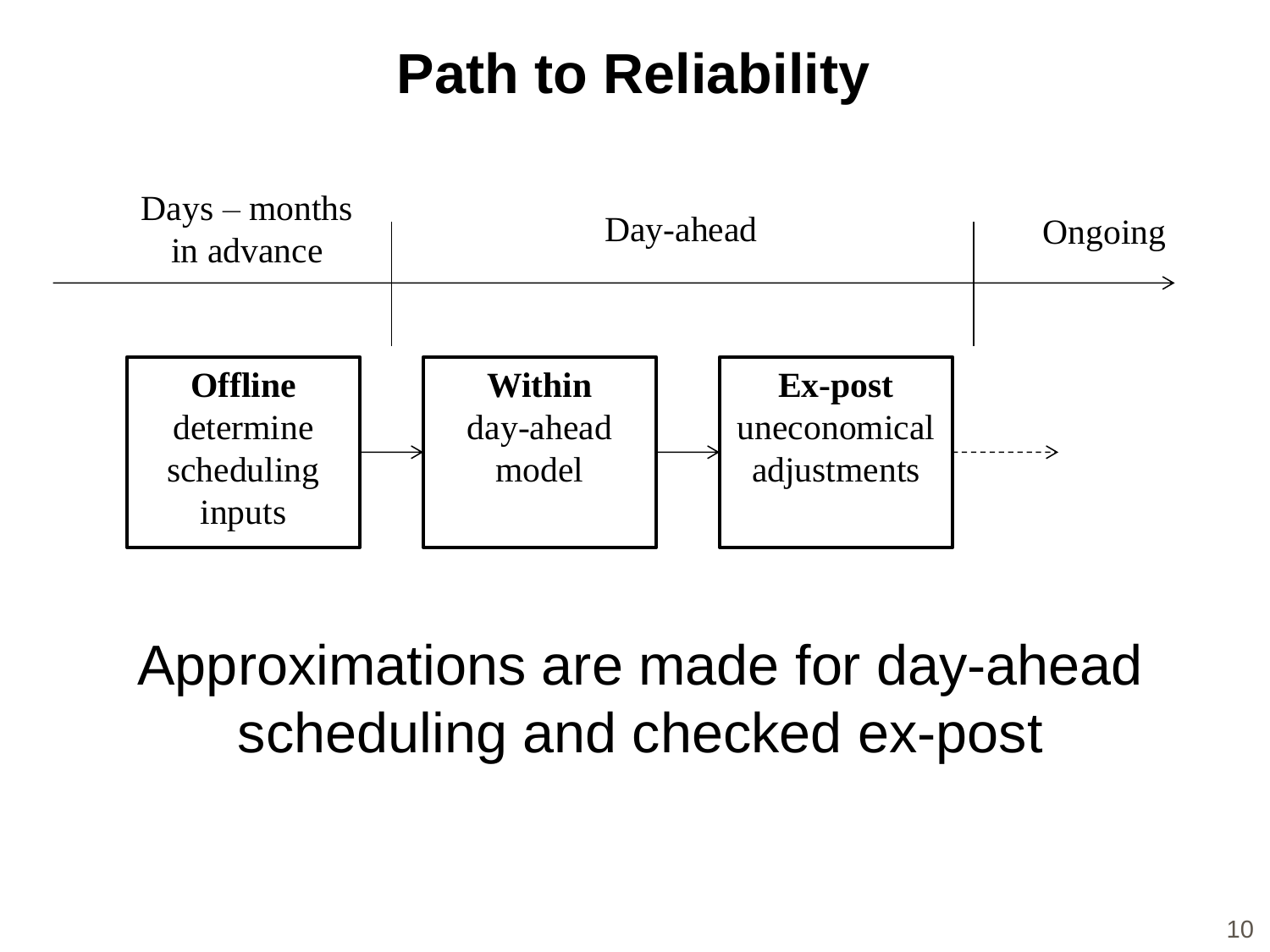

- Transfer capabilities / interface limits / nomograms
- **Reserve requirements** (**zones** and levels)
- Reliability must run (RMR) units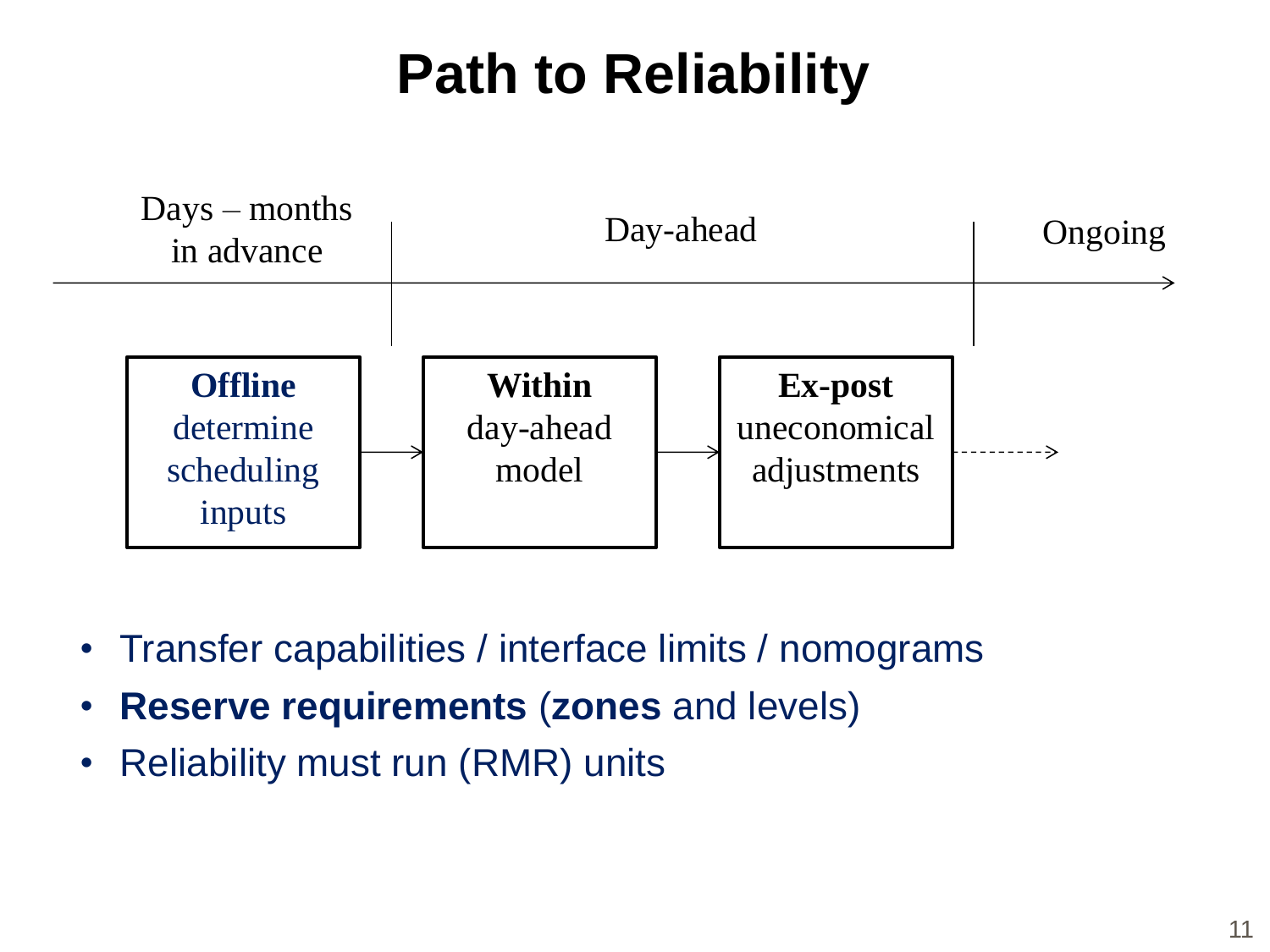

- Deterministic UC
- Reserve sharing
- **Congestionbased reserves**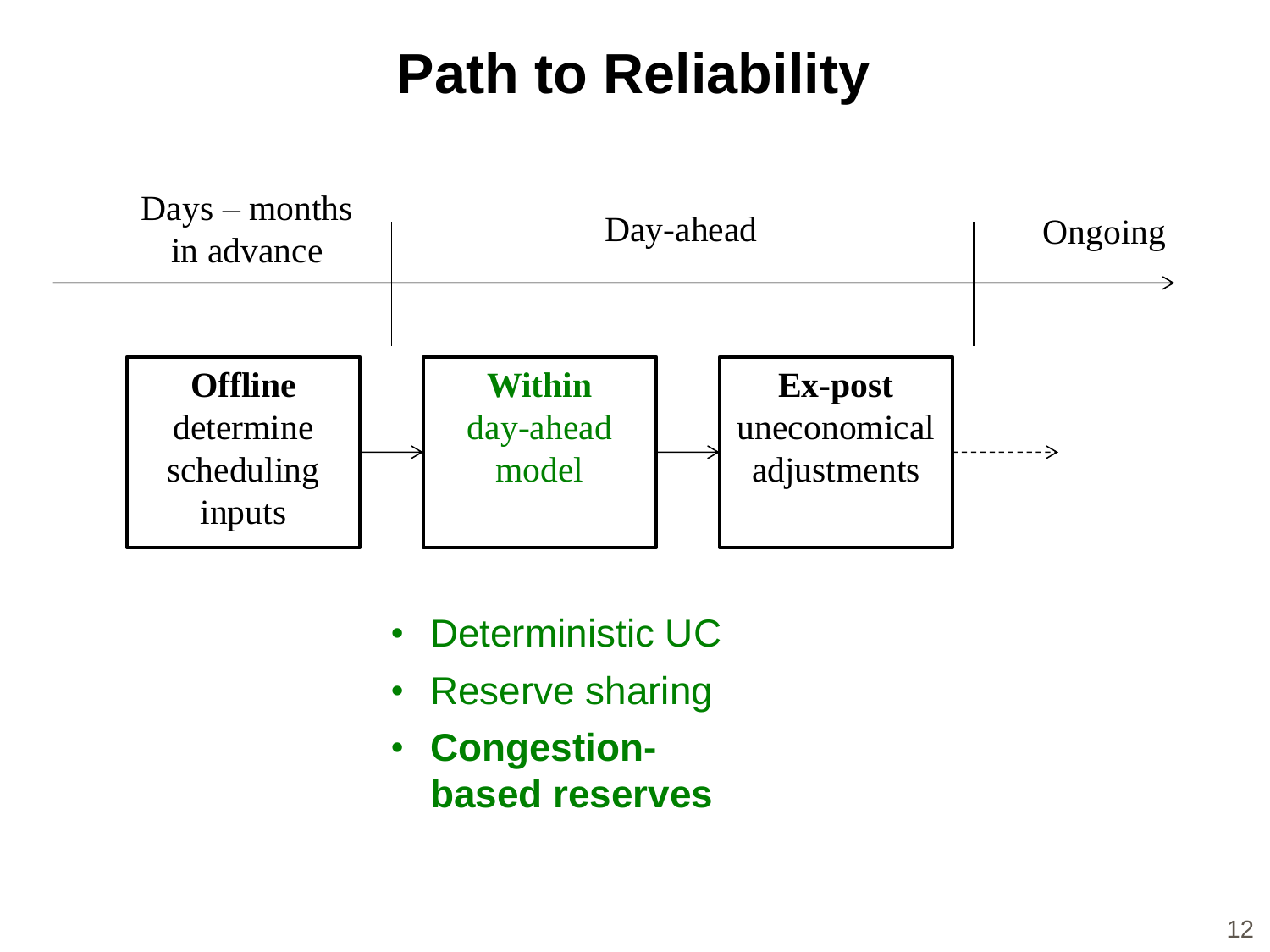

Modeling:

- Contingency analysis
- Uncertainty modeling

Actions:

- **Reserve disqualification (reserve down flags)**
- RMR, out-of-sequence units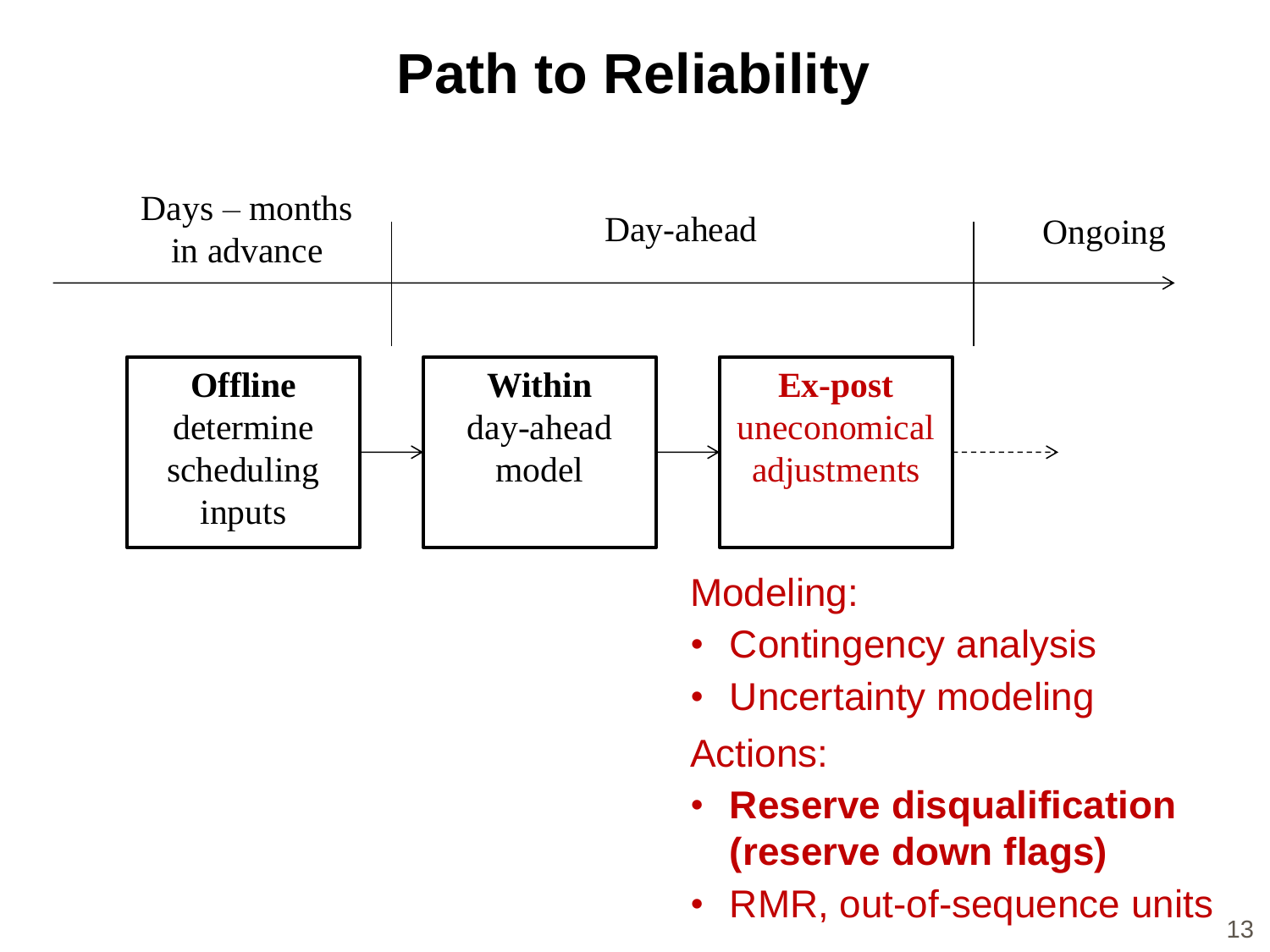

## **(Offline) Daily dynamic reserve zones**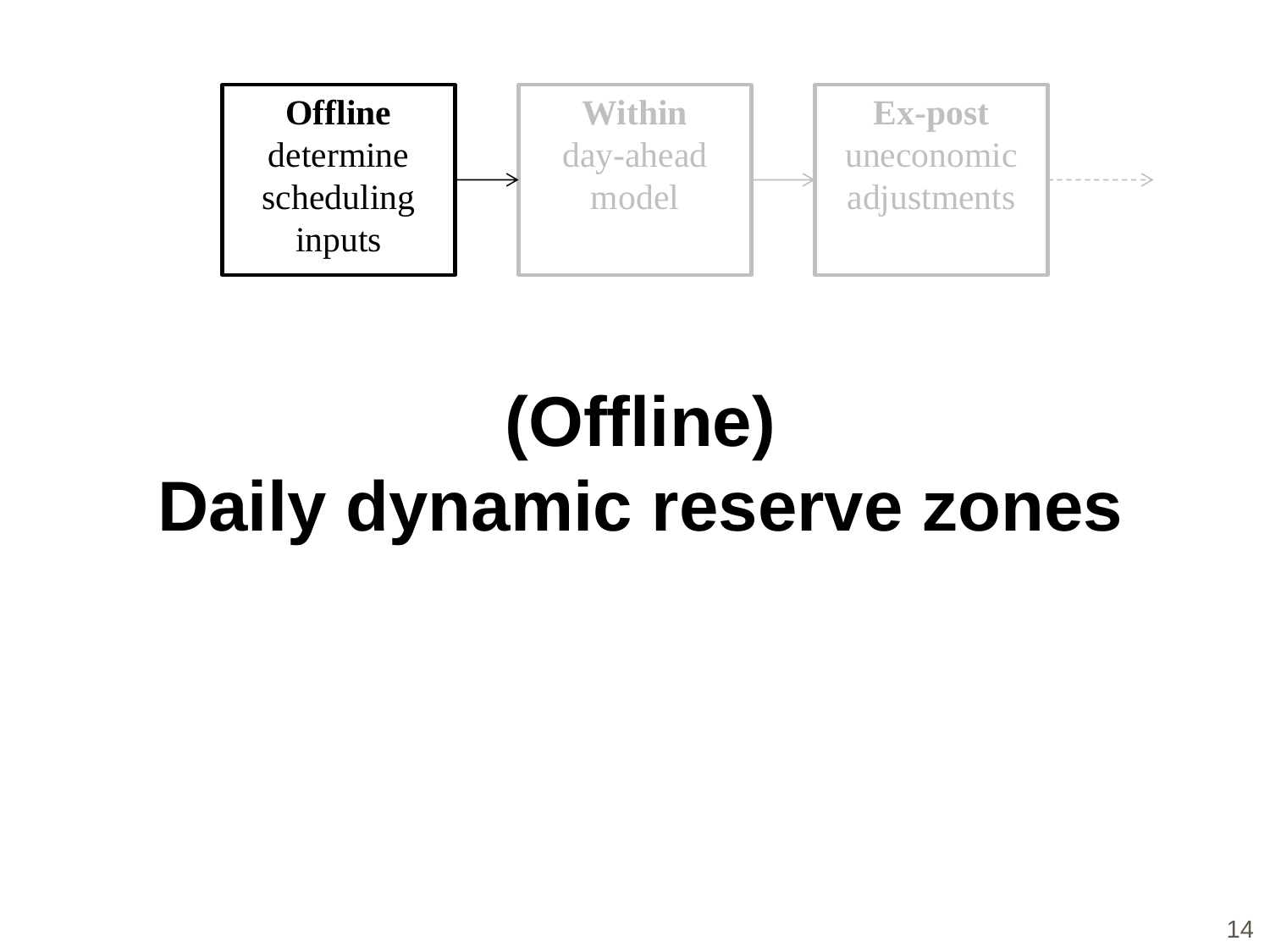## **Current Industry Practices: Reserve Zones**

- ERCOT: zones defined relative to critical transmission bottlenecks [3]
	- Statistical clustering methods
	- Nodes in same zone have a similar effects on commercially significant constraints
- Similar approach taken by MISO [4]

Zones are infrequently updated

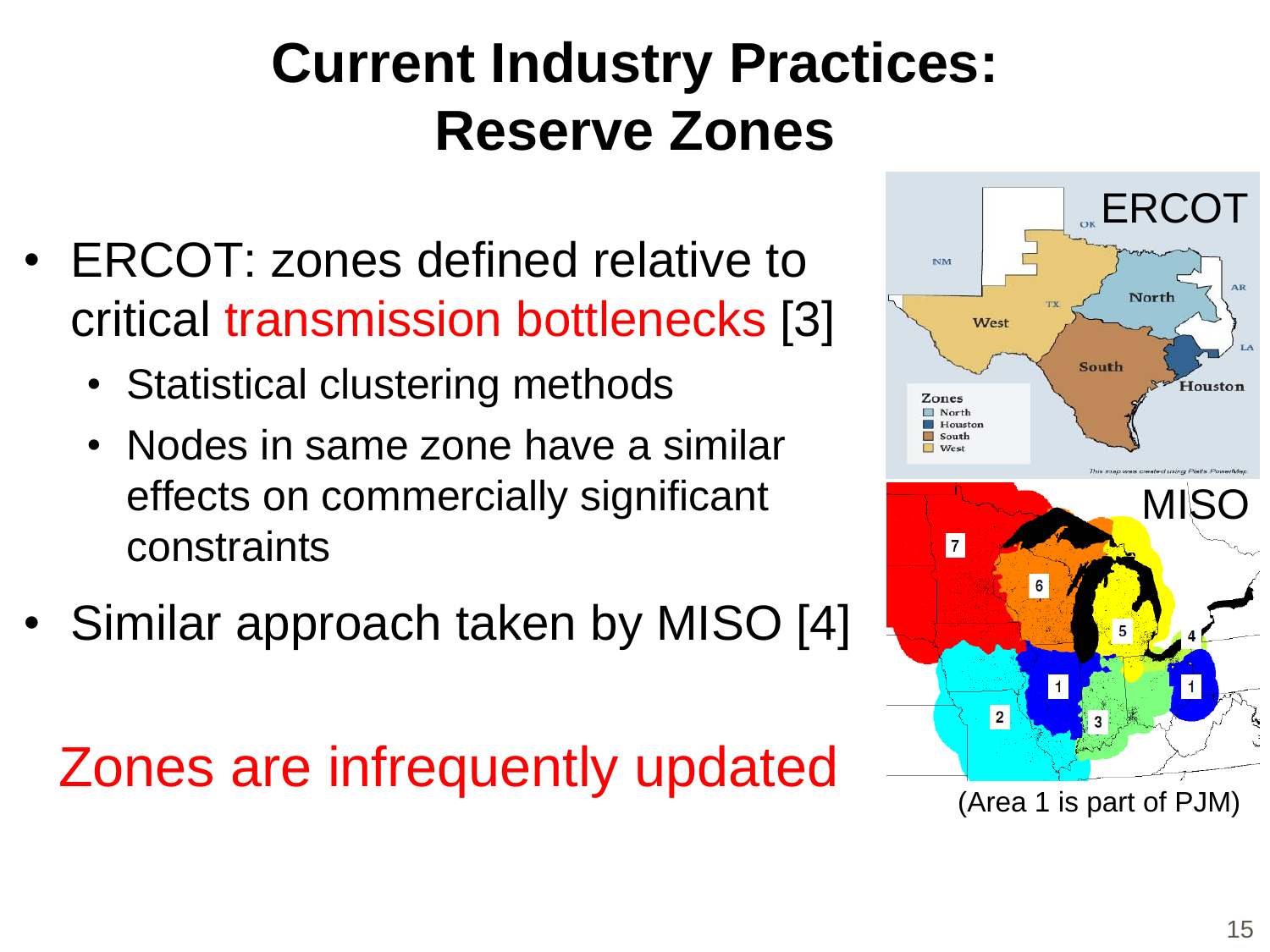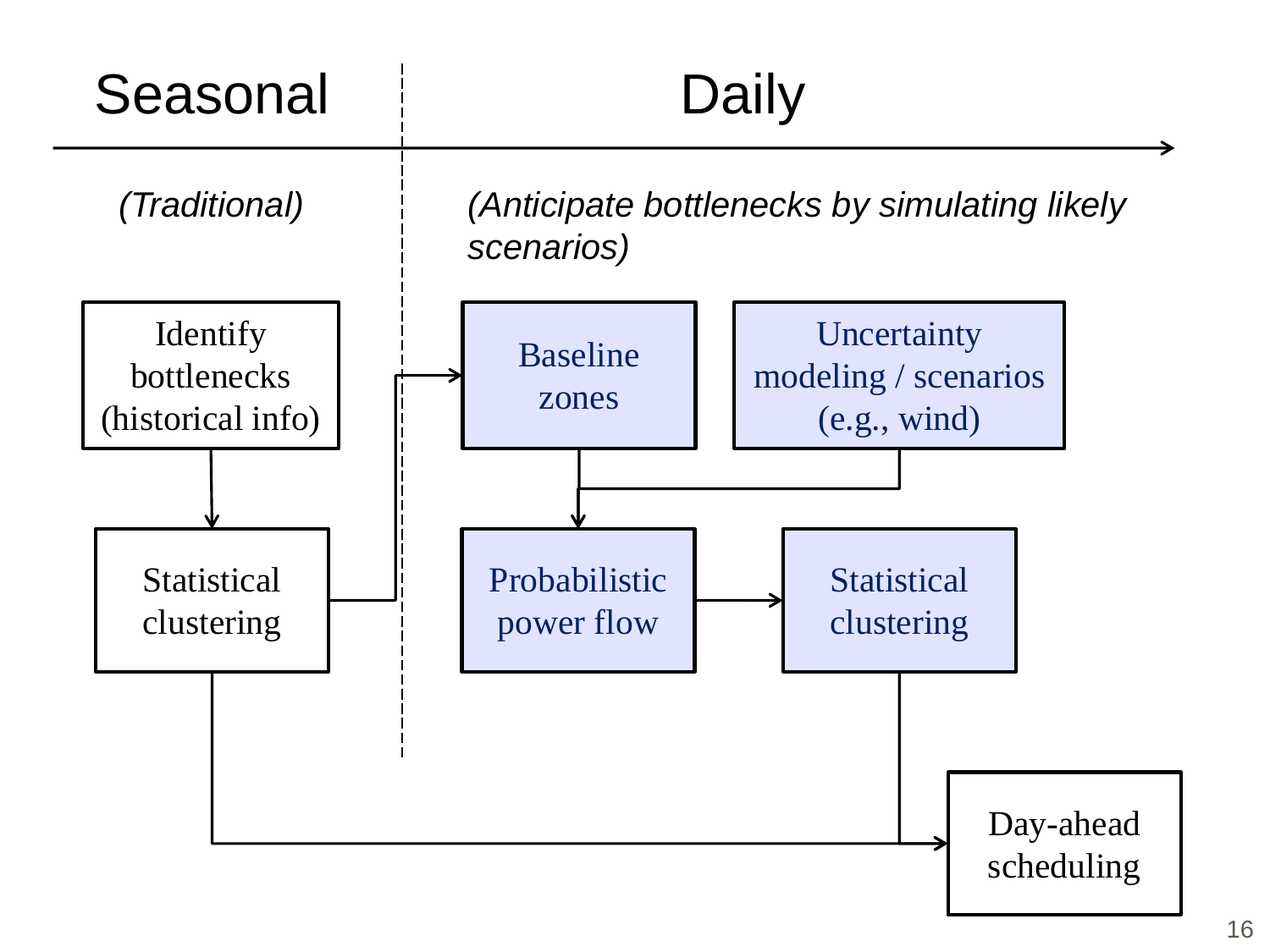## **Numerical Analysis**

- Day-ahead UC (IEEE 118 test system):
	- Traditional zones
	- Proposed daily zones
	- Two-stage stochastic programming (10 scenarios)
- Performed contingency analysis on N-1 and 1000 wind scenarios across 12 days = **4.5 Million simulations**



(solutions reported prior to ex-post adjustments)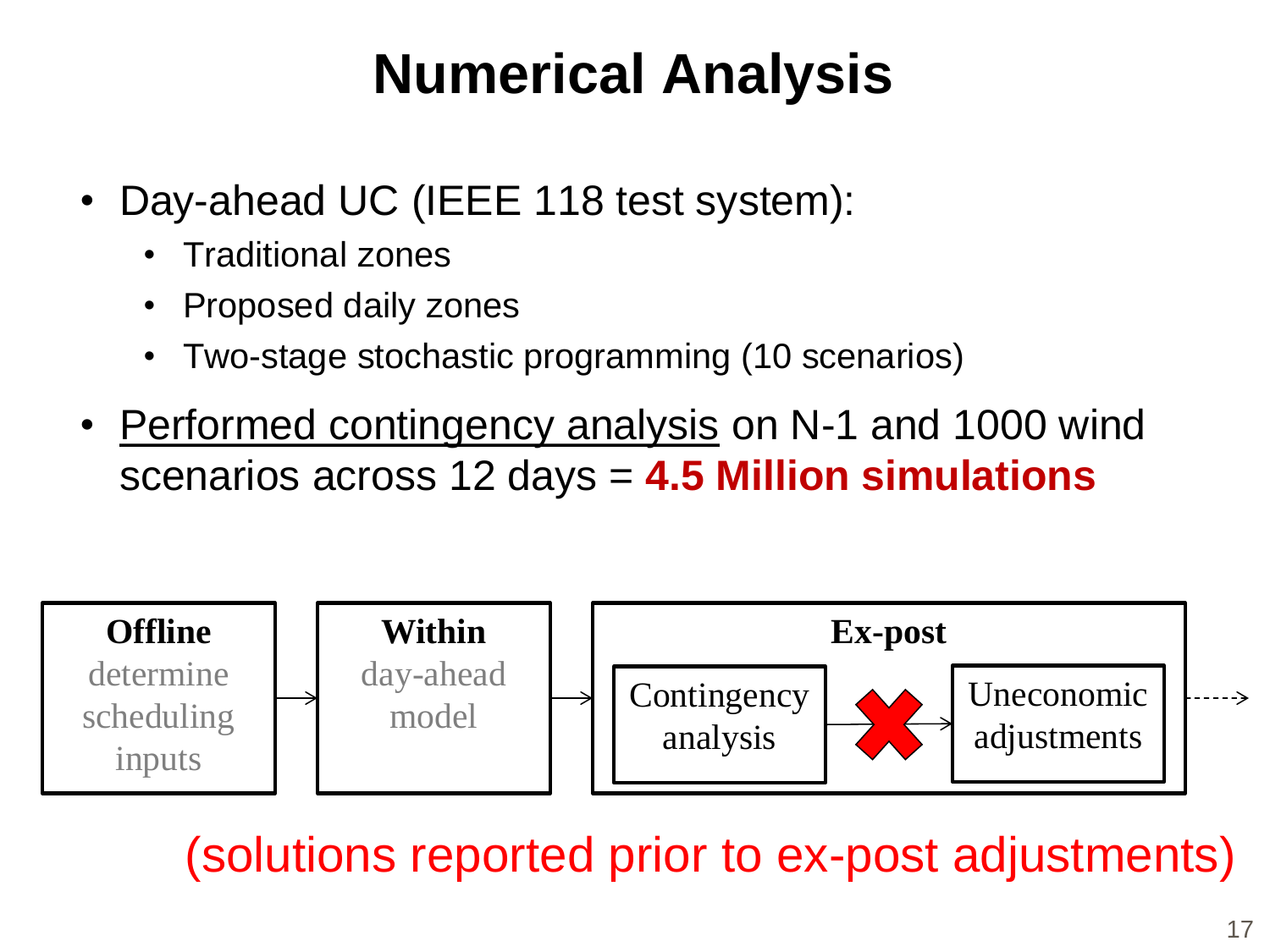|                                           | Cost<br>(millions \$) <sup>1</sup> | <b>Expected</b><br>Violations <sup>2</sup> (MW) | <b>Solution</b><br>Time (s) |
|-------------------------------------------|------------------------------------|-------------------------------------------------|-----------------------------|
| <b>Traditional</b><br>(3 zones)           | 0.651                              | 13.5                                            | 18                          |
| <b>Daily</b><br>$(3 \space \text{zones})$ | 0.666                              | 10.5                                            | 26                          |

<sup>1</sup> Costs do not reflect uneconomical adjustments 2 Violations only occur when reserve is not deliverable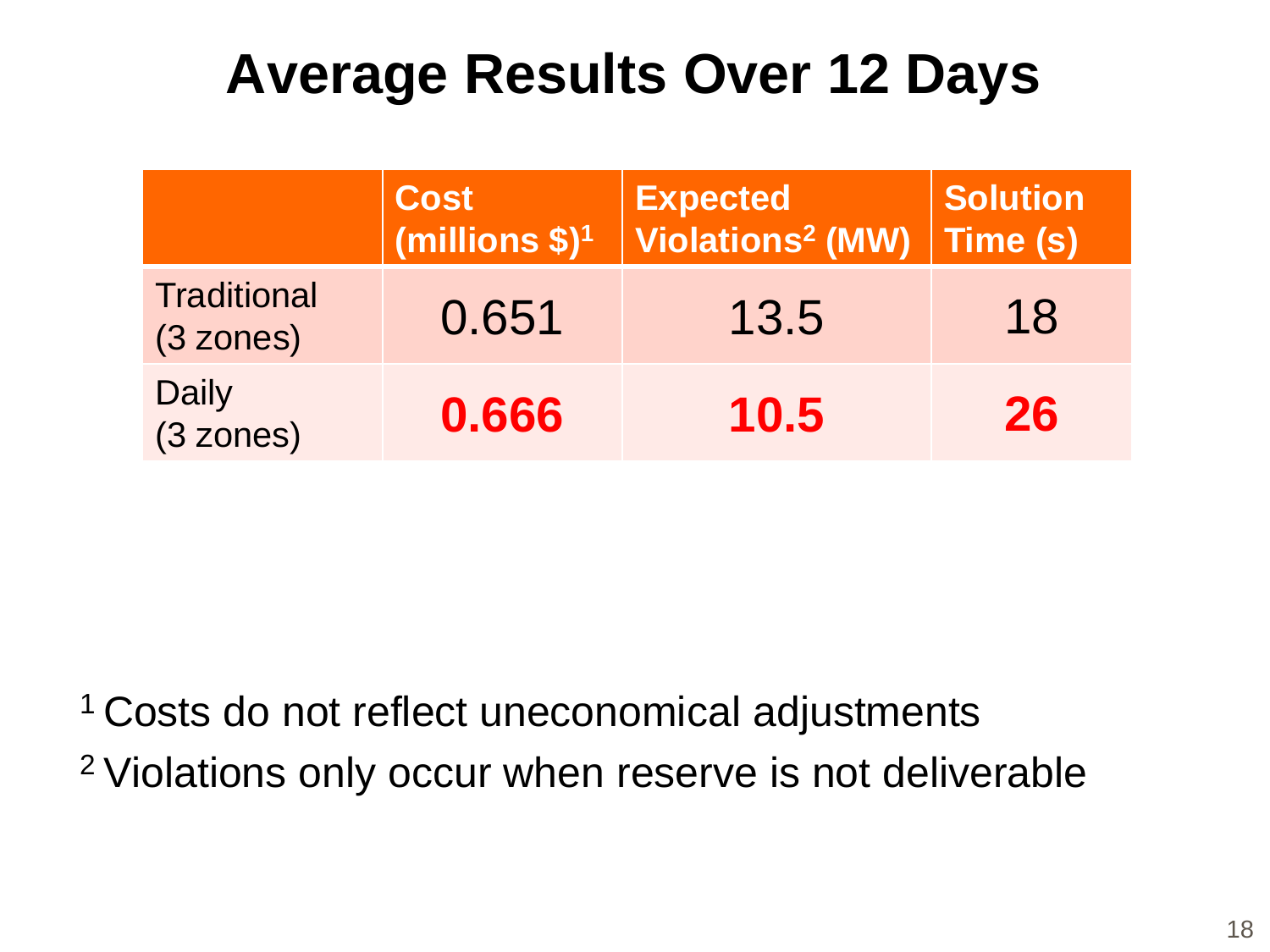|                                     | <b>Cost</b><br>(millions $$)^1$ | <b>Expected</b><br><b>Violations<sup>2</sup> (MW)</b> | <b>Solution</b><br>Time (s) |
|-------------------------------------|---------------------------------|-------------------------------------------------------|-----------------------------|
| <b>Traditional</b><br>(3 zones)     | 0.651                           | 13.5                                                  | 18                          |
| <b>Daily</b><br>(3 zones)           | 0.666                           | 10.5                                                  | 26                          |
| Stochastic <sup>3</sup><br>(1 zone) | 0.636                           | 20.4                                                  | 339                         |

<sup>1</sup> Costs do not reflect uneconomical adjustments <sup>2</sup>Violations only occur when reserve is not deliverable 3 Stochastic does not model all scenarios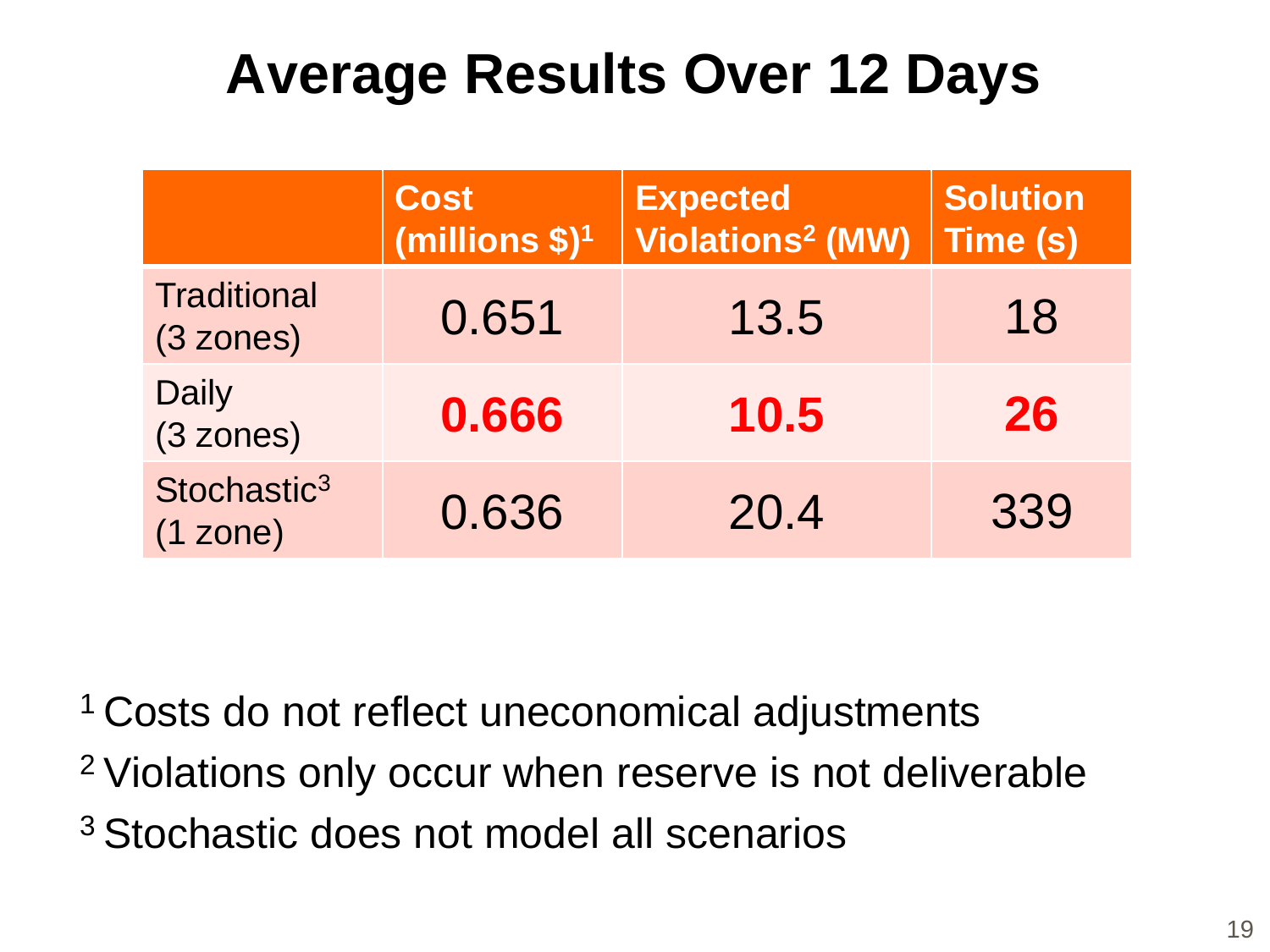|                                     | <b>Cost</b><br>(millions $$)^1$ | <b>Expected</b><br><b>Violations<sup>2</sup> (MW)</b> | <b>Solution</b><br>Time (s) |
|-------------------------------------|---------------------------------|-------------------------------------------------------|-----------------------------|
| <b>Traditional</b><br>(3 zones)     | 0.651                           | 13.5                                                  | 18                          |
| <b>Daily</b><br>(3 zones)           | 0.666                           | 10.5                                                  | 26                          |
| Stochastic <sup>3</sup><br>(1 zone) | 0.636                           | 20.4                                                  | 339                         |
| Stochastic +<br><b>Daily</b>        | 0.660                           | 9.61                                                  | 505                         |

- <sup>1</sup> Costs do not reflect uneconomical adjustments
- <sup>2</sup>Violations only occur when reserve is not deliverable
- 3 Stochastic does not model all scenarios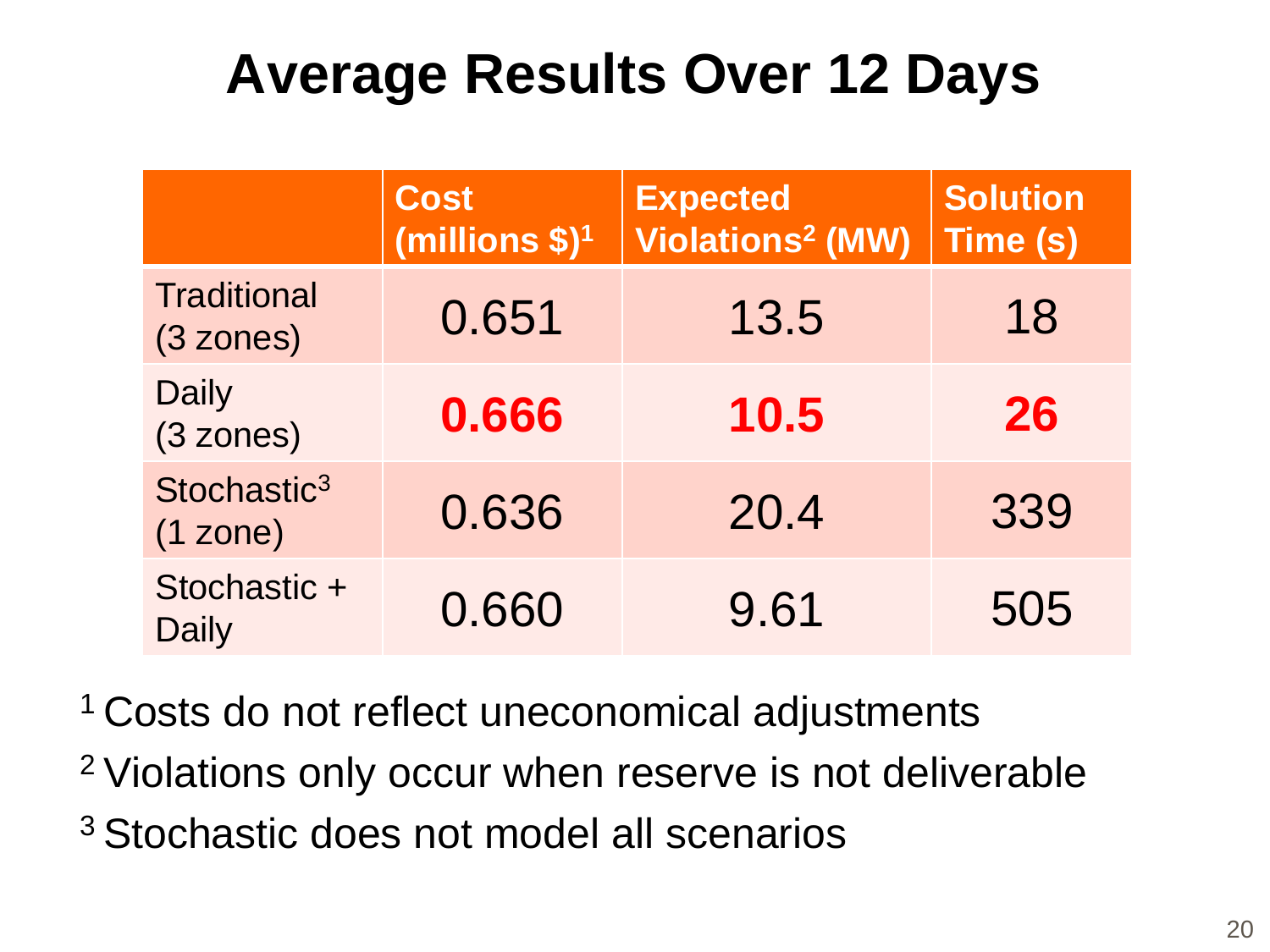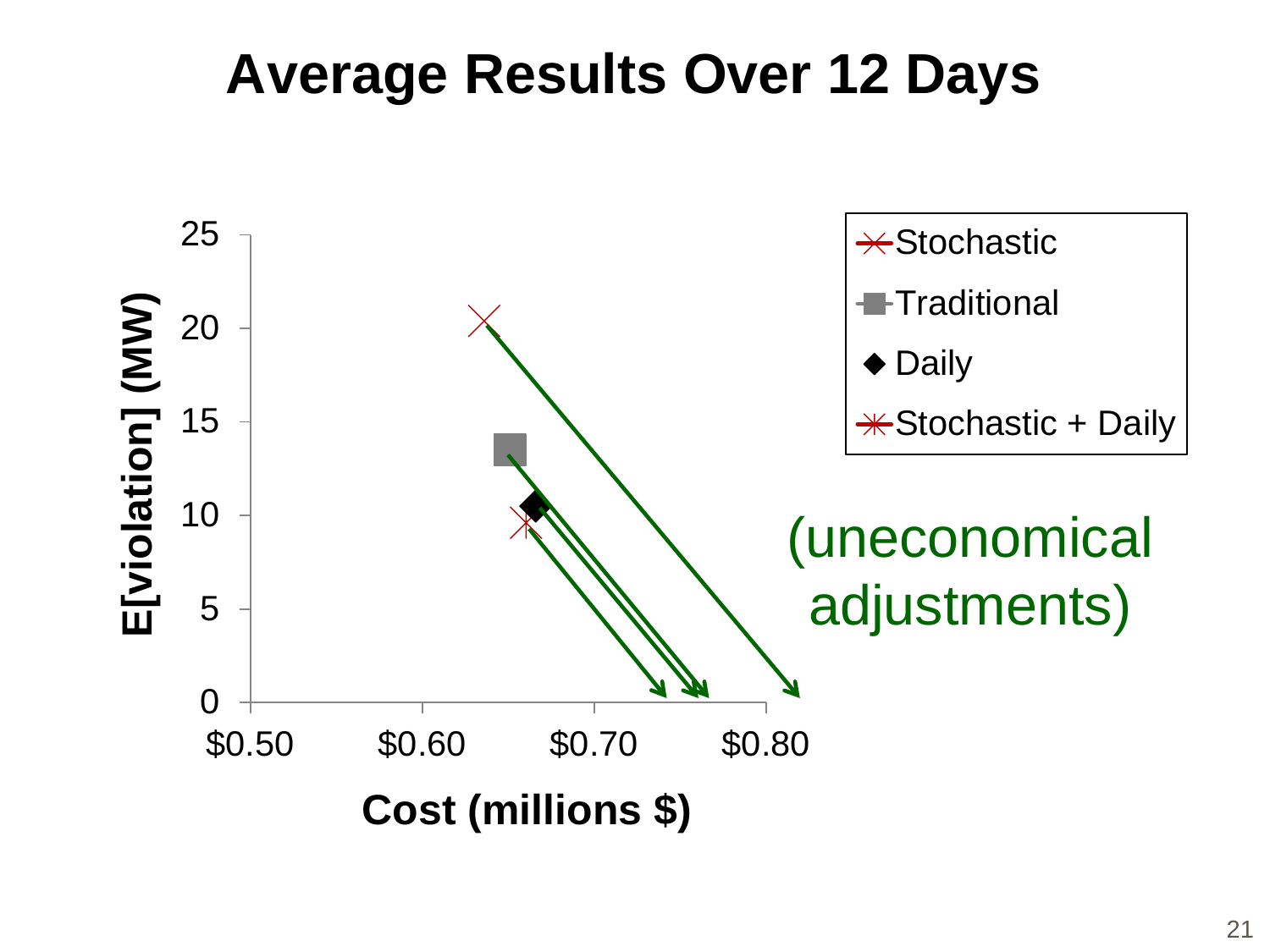

## **(Within) Congestion-based reserves**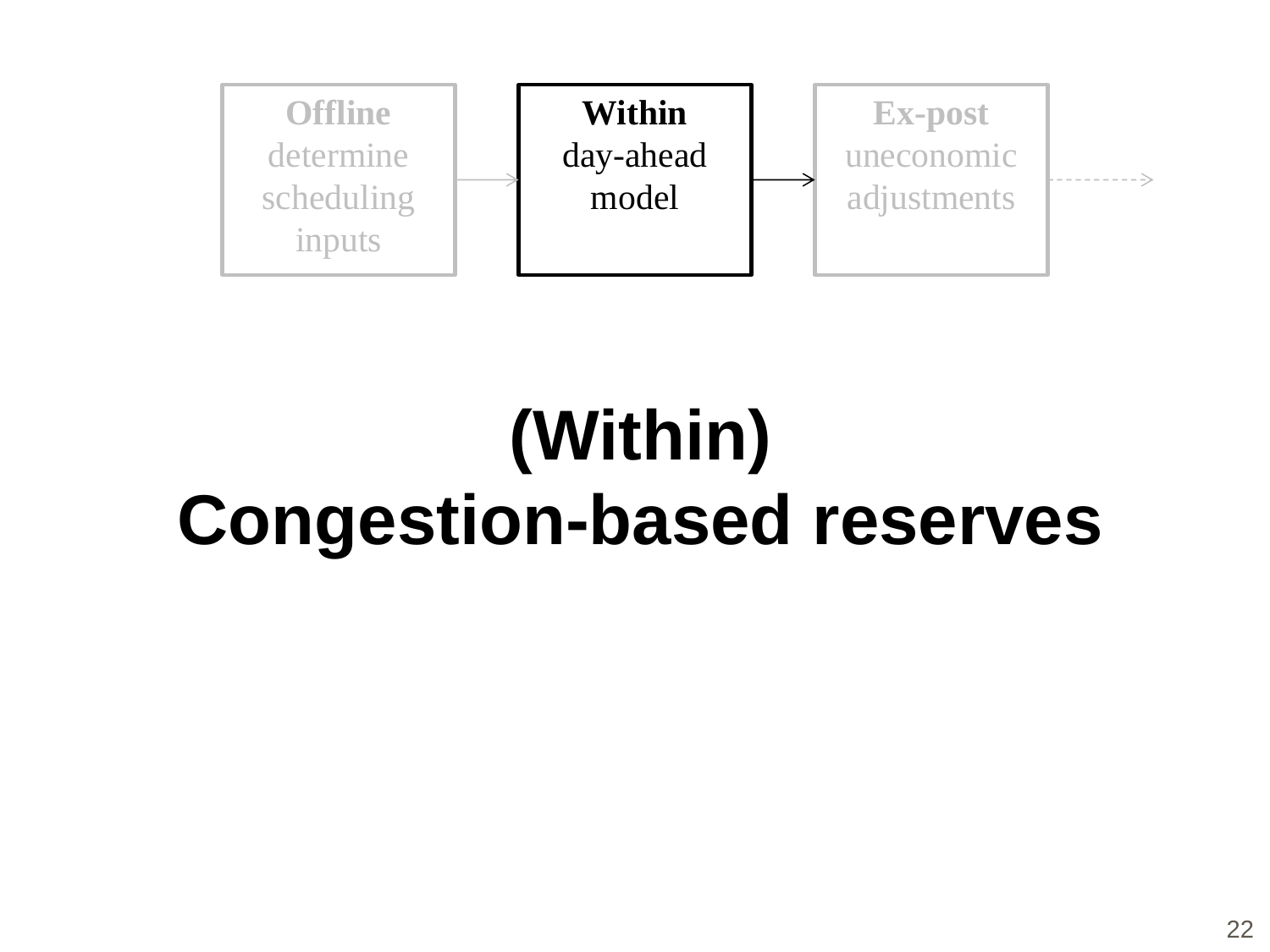## **Congestion-Based Reserves**

• ISO-NE dynamically predicts ability to share reserve between zones [33]



- May relate quantity to transmission stress inside of zone
	- Option to increase reserve or decrease transmission stress is embedded in the model
	- Numerical results in appendix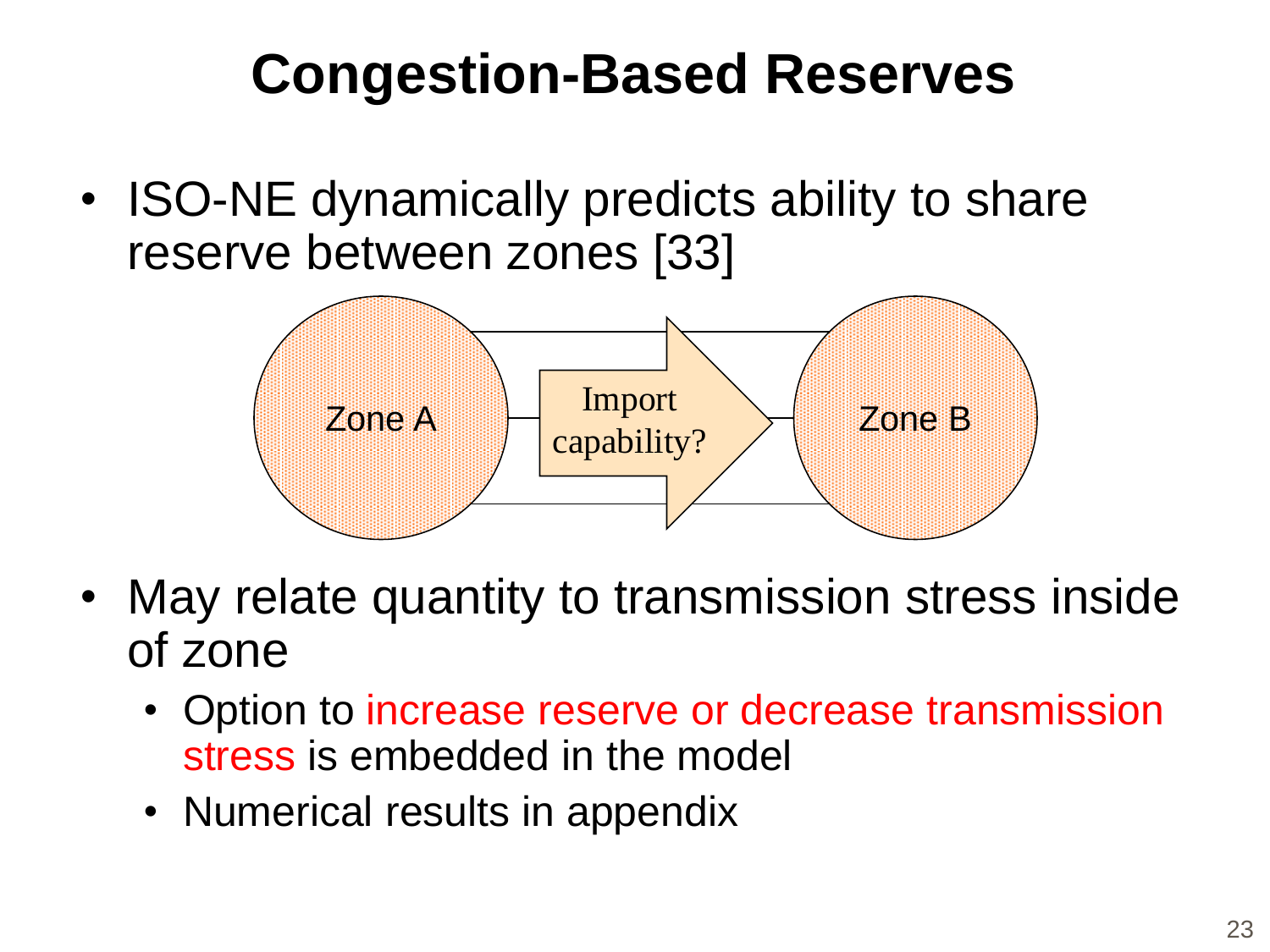

## **(Ex-post) Reserve disqualification / down flag policies**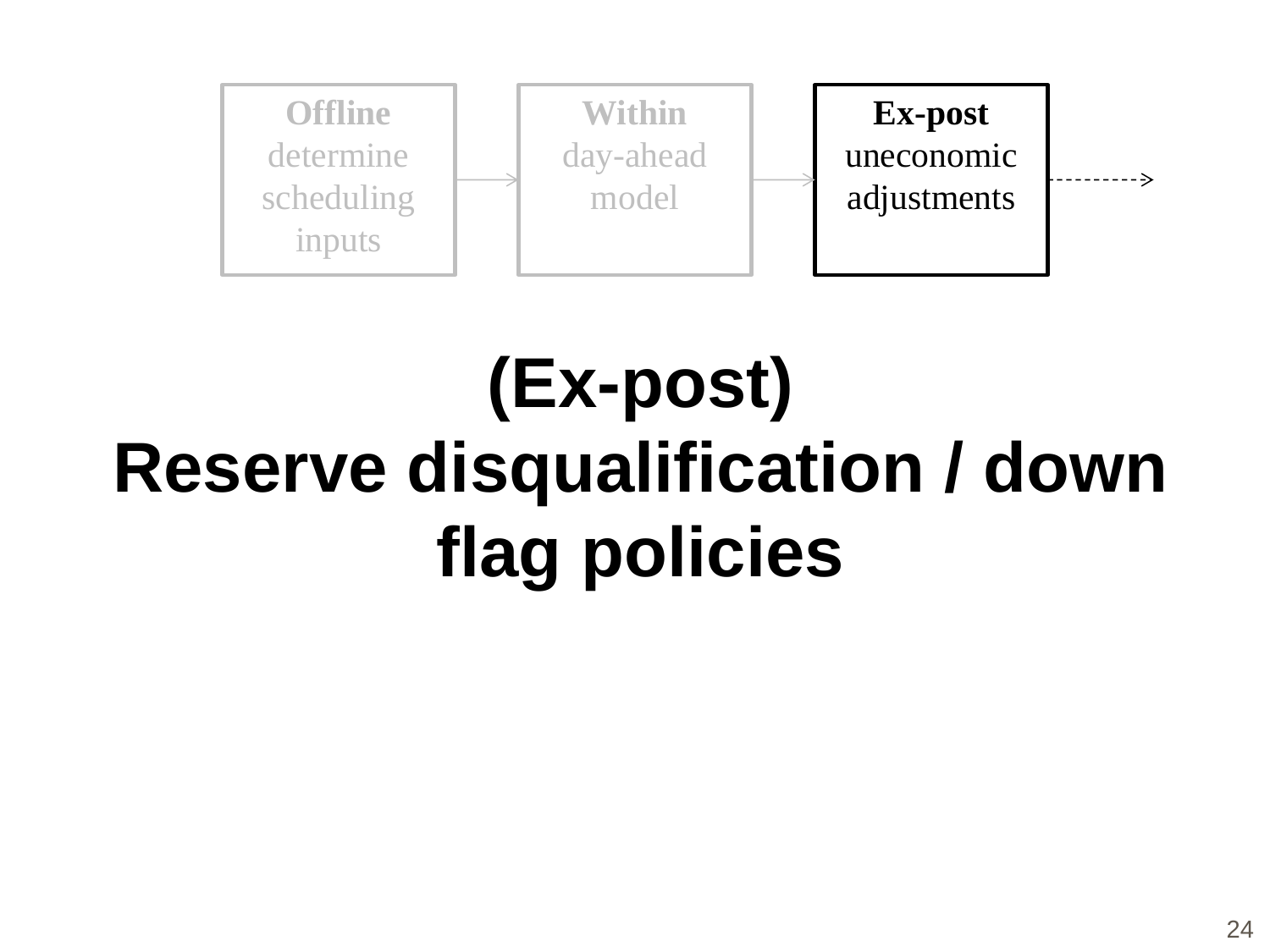## **Reserve Disqualification**

- MISO, ISO-NE manually disqualify reserve located behind transmission bottlenecks (reserve disqualification and reserve down flags respectively) [5], [6]
- Ongoing work:
	- Propose a generalized reserve down flag procedure
	- Determined via mathematical programming
	- Applied on a per-scenario basis

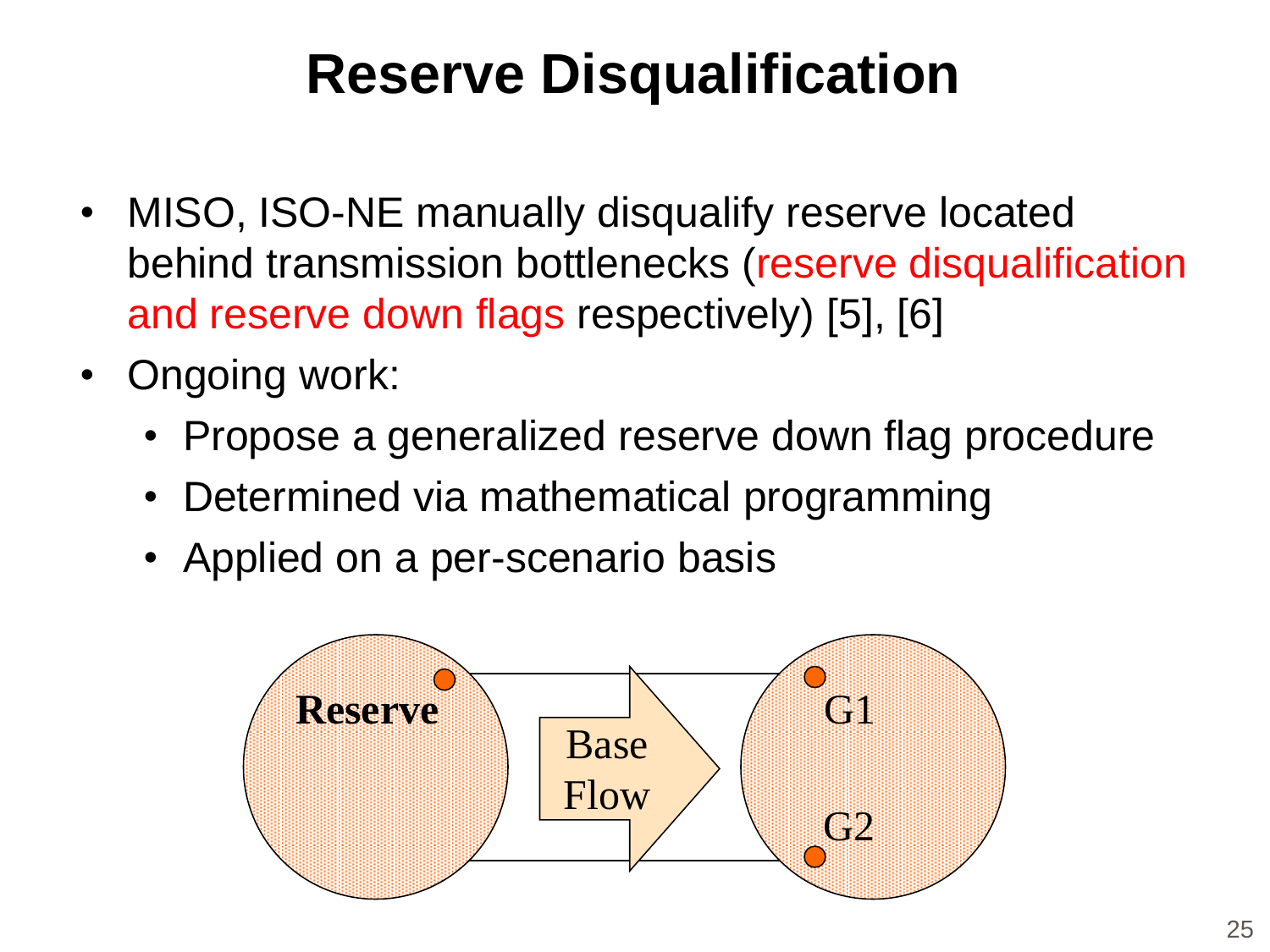## **Reserve Disqualification**

- MISO, ISO-NE manually disqualify reserve located behind transmission bottlenecks (reserve disqualification and reserve down flags respectively) [5], [6]
- Ongoing work:
	- Propose a generalized reserve down flag procedure
	- Determined via mathematical programming
	- Applied on a per-scenario basis

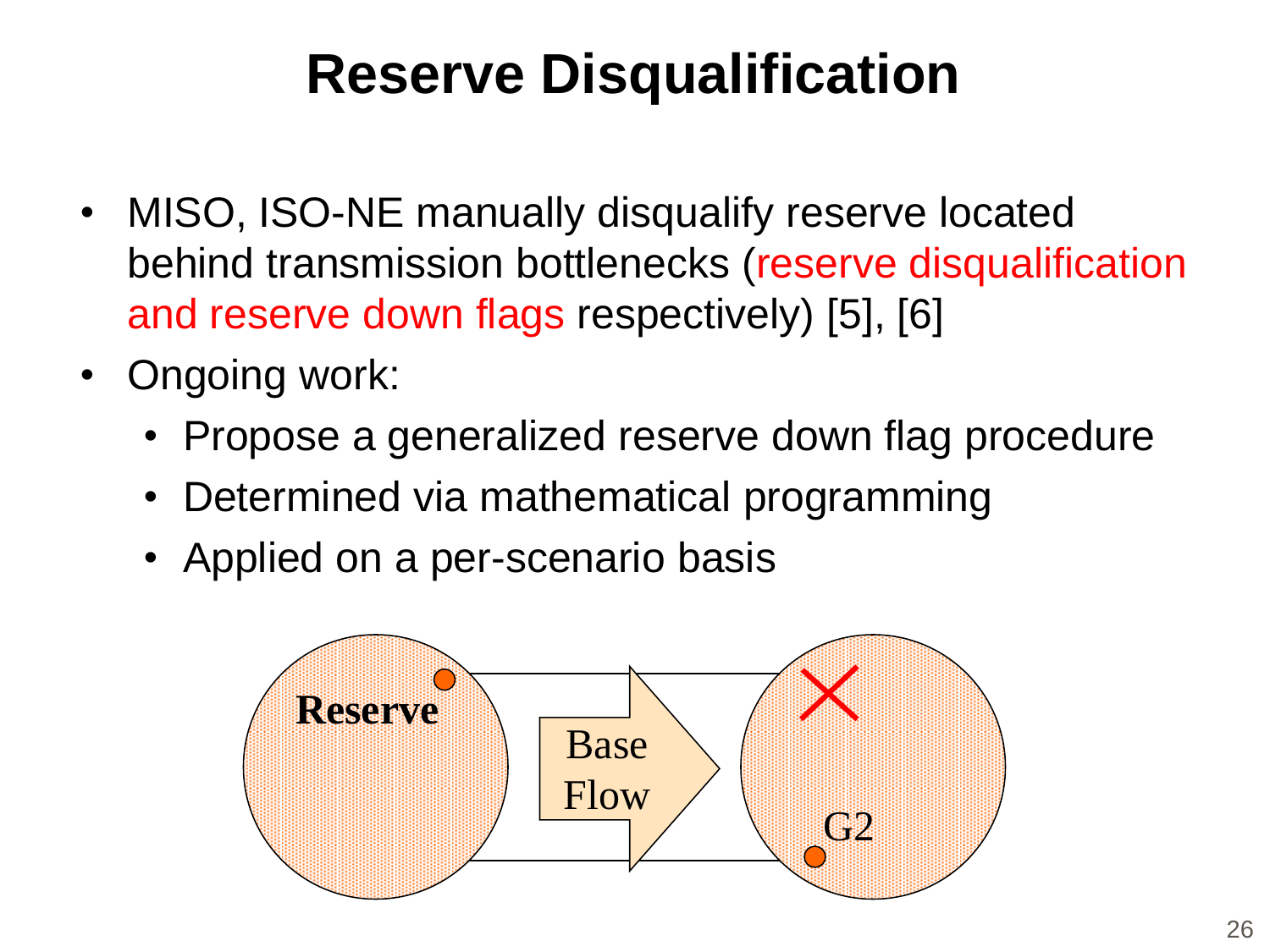## **Reserve Disqualification**

- MISO, ISO-NE manually disqualify reserve located behind transmission bottlenecks (reserve disqualification and reserve down flags respectively) [5], [6]
- Ongoing work:
	- Propose a generalized reserve down flag procedure
	- Determined via mathematical programming
	- Applied on a per-scenario basis

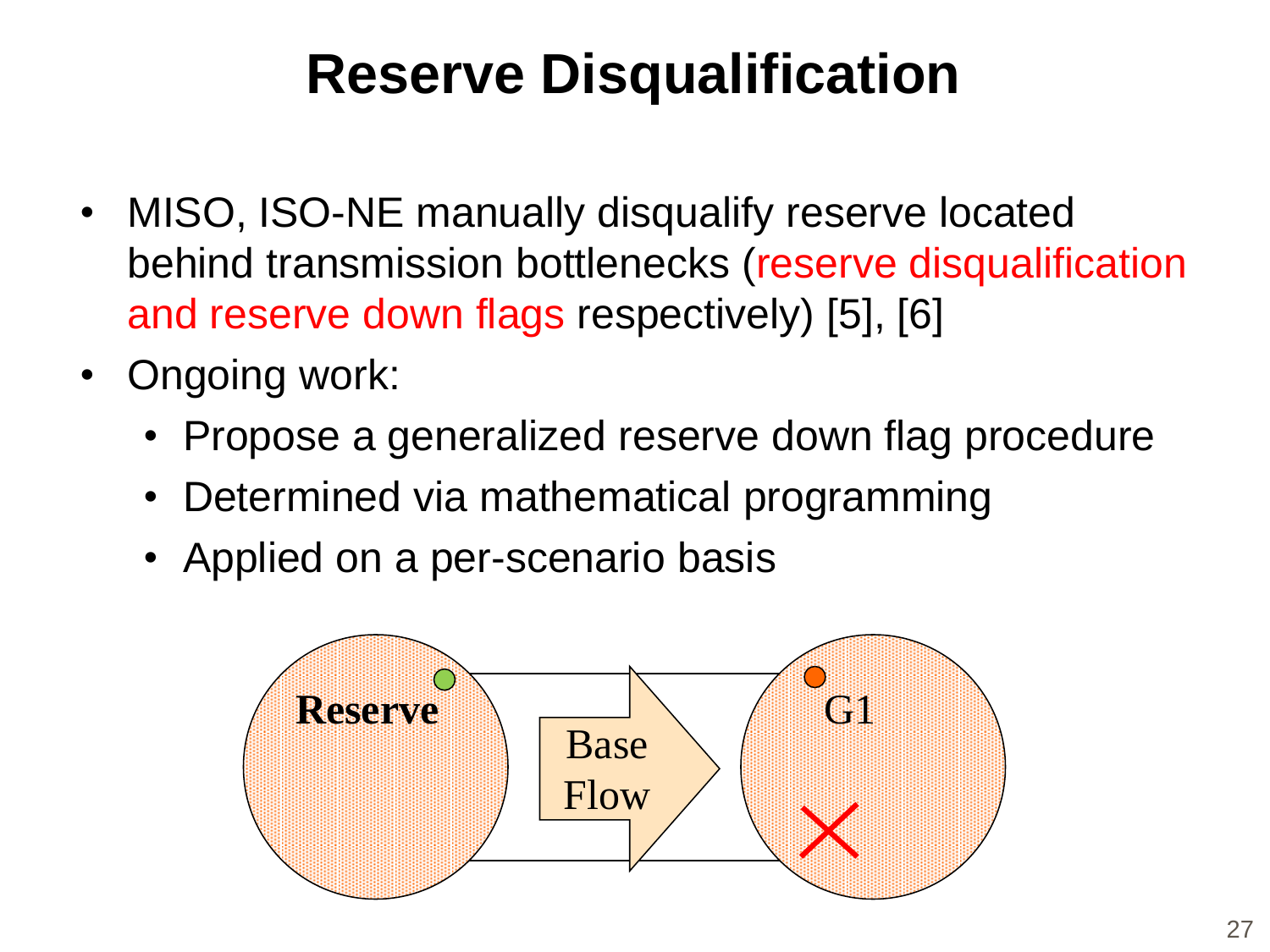## **Conclusions**

- Renewables will make it harder to predict transmission bottlenecks
- Stochastic programming cannot capture all uncertainty
- Reserve zones may not perfectly characterize congestion
- Developing a portfolio of deterministic methods for day-ahead scheduling

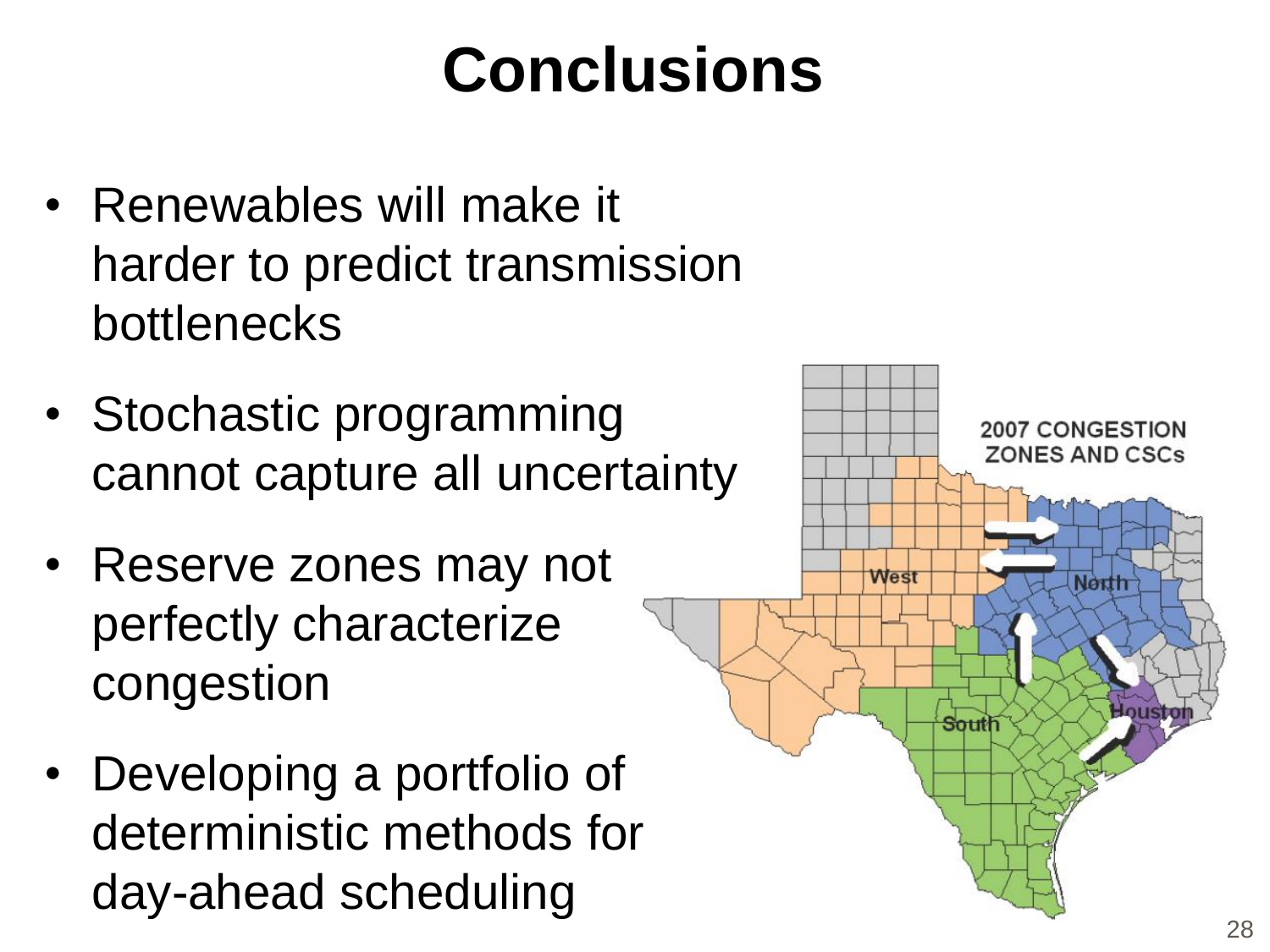## **Future Work**

- Create reserve policies to work in tandem with stochastic programming to improve scalability
- Currently testing policies on large-scale networks (FERC/PJM 15,000-bus test case)
- Model refinement based on industry feedback please contact us if you would like further information or would like to provide additional feedback [\(kory.hedman@asu.edu\)](mailto:kory.hedman@asu.edu)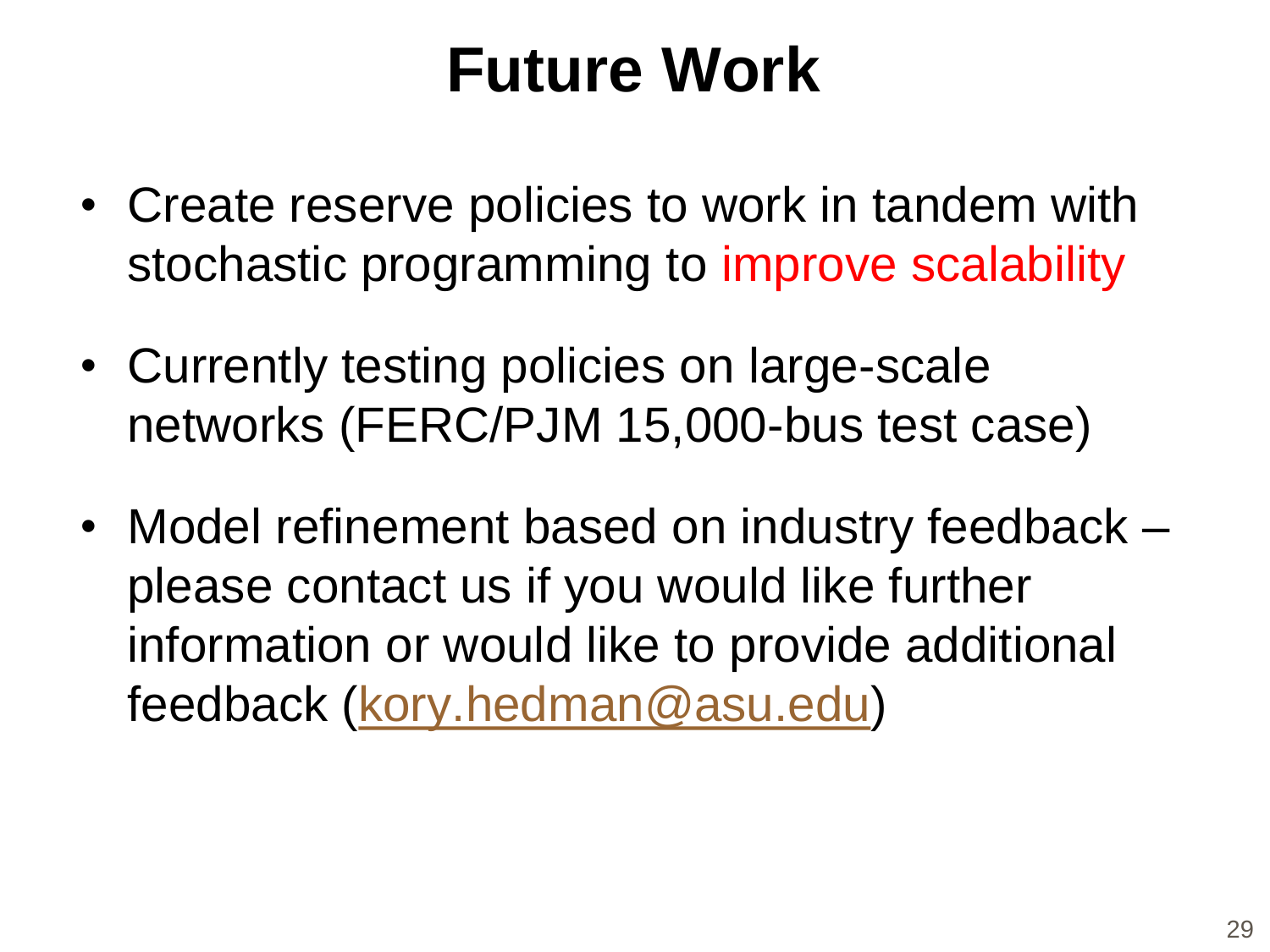## **Questions?**

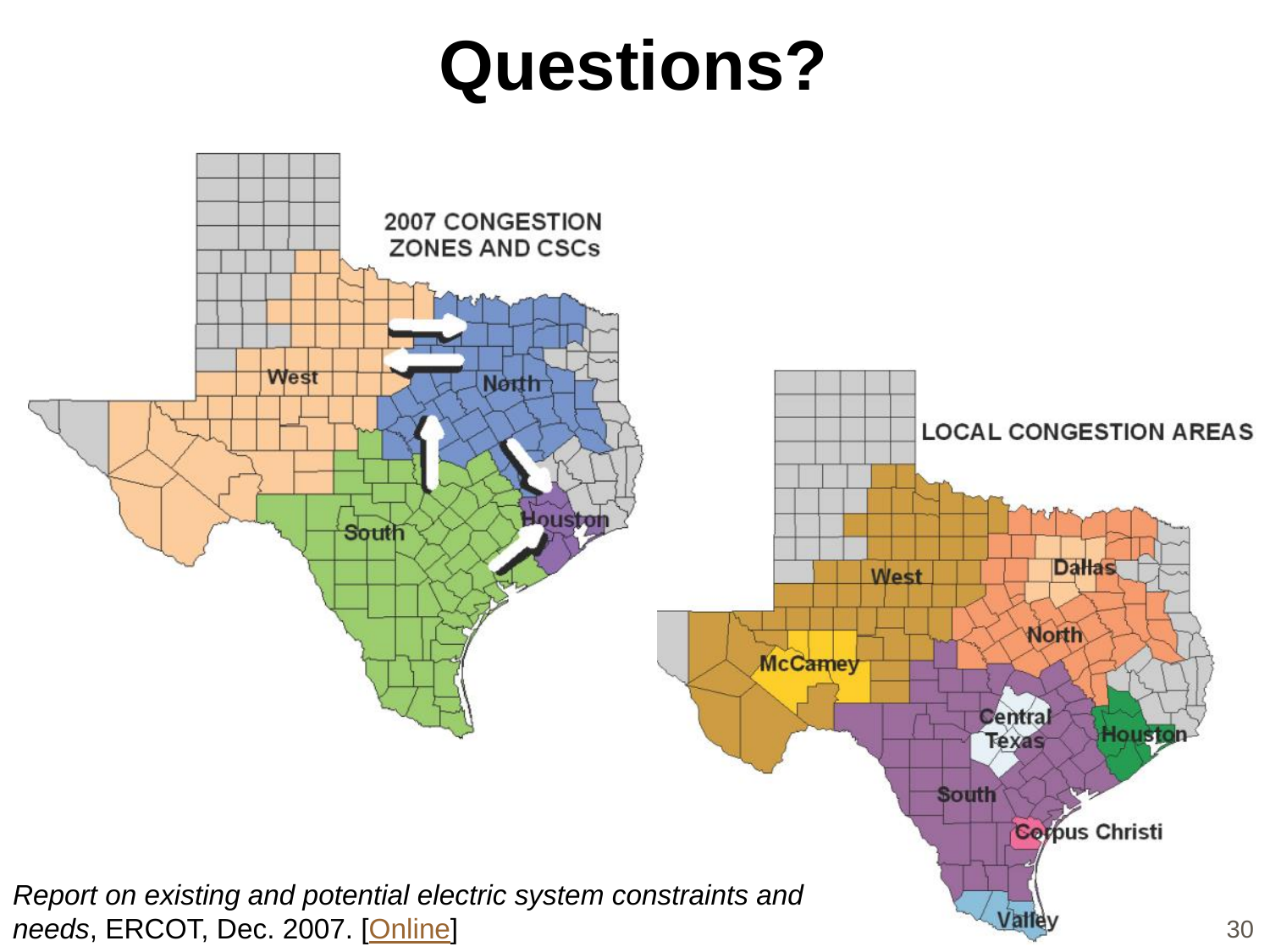## **Appendix A** *References*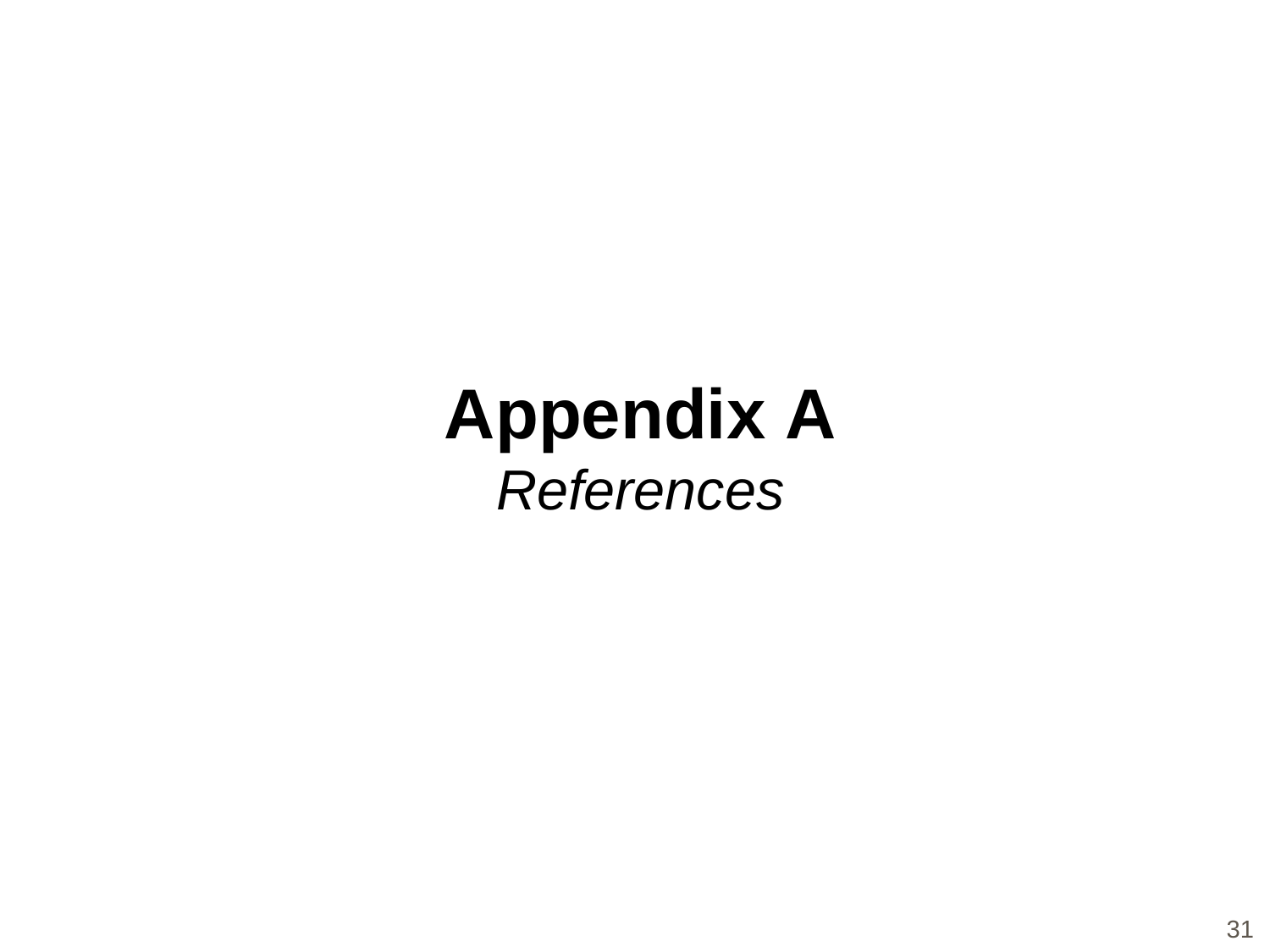## **Reserve Deliverability**

- Transfer capabilities:
	- [1] R. M. Maliszewski, N. A. Brown, G. C. Rozier, H. R. Peterson, and et. al, "Available transfer capability definitions and determination," NERC, Tech. Rep., Jun. 1996.
- Congestion management:
	- [2] B. J. Kirby, J. W. Van Dyke, C. Martinez, and A. Rodriguez, "Congestion management requirements, methods and performance indices," CERTS, Tech. Rep., Jun. 2002.
- Zone determination:
	- [3] *ERCOT Protocols, Section 7: Congestion Management*, ERCOT, July, 2010. [\[Online](http://www.ercot.com/content/mktrules/protocols/current/07-070110.doc)].
	- [4] Personal discussion with James Mitsche, President, PowerGEM, June 2012.
- Reserve disqualification:
	- [5] A. W. Iler, "Docket no. er11-2794-000," MISO, Jan. 2011. [\[Online\]](https://www.midwestiso.org/Library/Repository/Tariff/FERC Filings/2011-01-28 Docket No. ER11-2794-000.pdf).
	- [6] *SOP-RTMKTS.0120.0030 Implement Transmission Remedial Action Revision 20*, ISO-NE, Jun. 2012. [[Online](http://www.iso-ne.com/rules_proceds/operating/sysop/rt_mkts/sop_rtmkts_0120_0030.pdf)]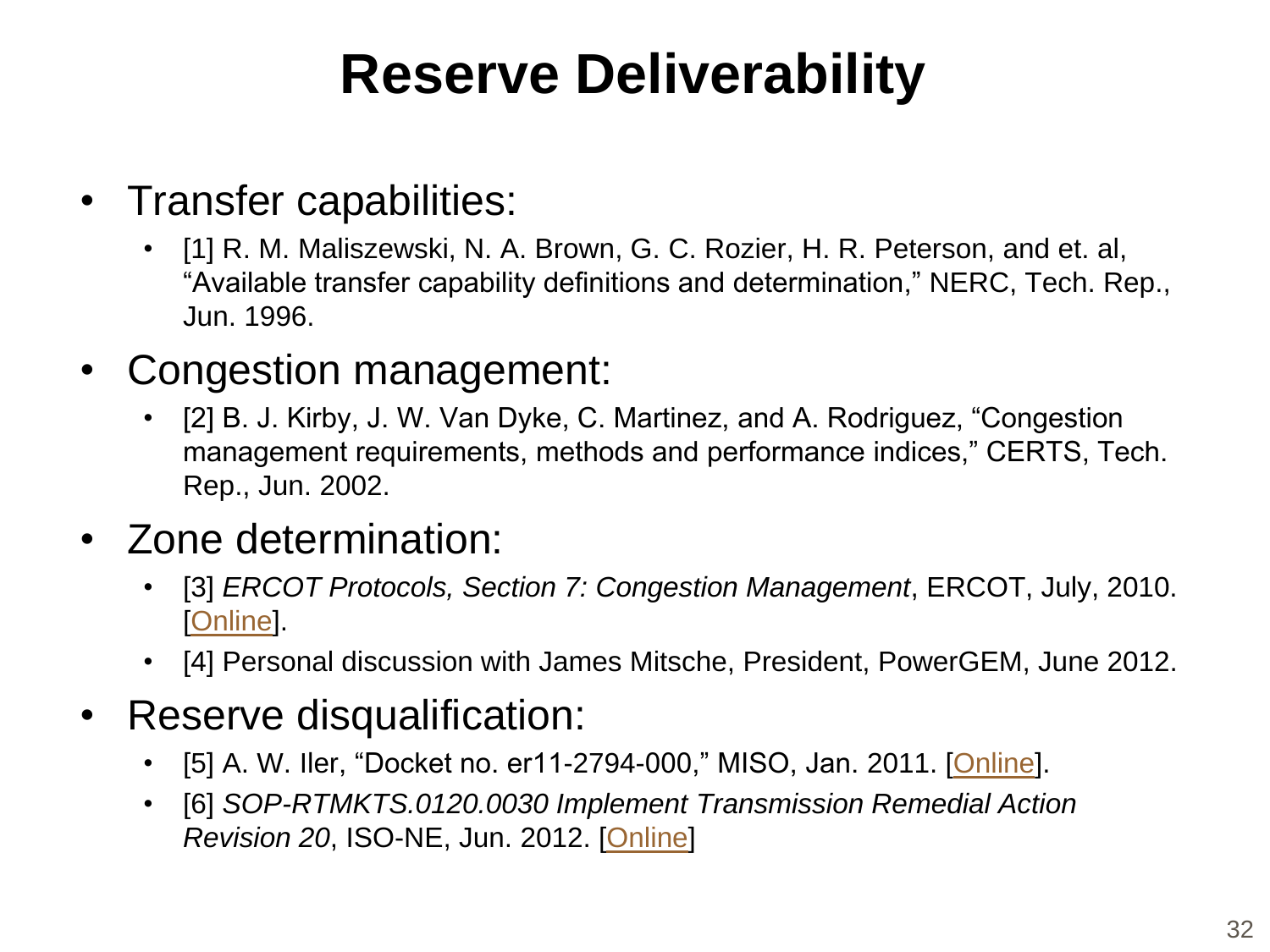### **Reserve Quantities**

#### • Probabilistic:

- [7] H. Gooi, D. Mendes, K. Bell, and D. Kirschen, "Optimal scheduling of spinning reserve," *IEEE Trans. Power Syst.*, vol. 14, no. 4, pp. 1485– 1492, Nov. 1999.
- [8] H. Wu and H. B. Gooi, "Optimal scheduling of spinning reserve with ramp constraints," in *Proc. IEEE PES Winter Meeting*, vol. 2, Jan. 1999, pp. 785–790.
- [9] D. Chattopadhyay and R. Baldick, "Unit commitment with probabilistic reserve," in *Proc. IEEE PES Winter Meeting*, vol. 1, Aug. 2002, pp. 280–285.
- [10] L. M. Xia, H. B. Gooi, and J. Bai, "Probabilistic spinning reserves with interruptible loads," in *Proc. IEEE PES General Meeting*, vol. 1, Jun. 2004, pp. 146–152.
- [11] F. Aminifar, M. Fotuhi-Firuzabad, and M. Shahidehpour, "Unit commitment with probabilistic spinning reserve and interruptible load considerations," *IEEE Trans. Power Syst.*, vol. 24, no. 1, pp. 388–397, Feb. 2009.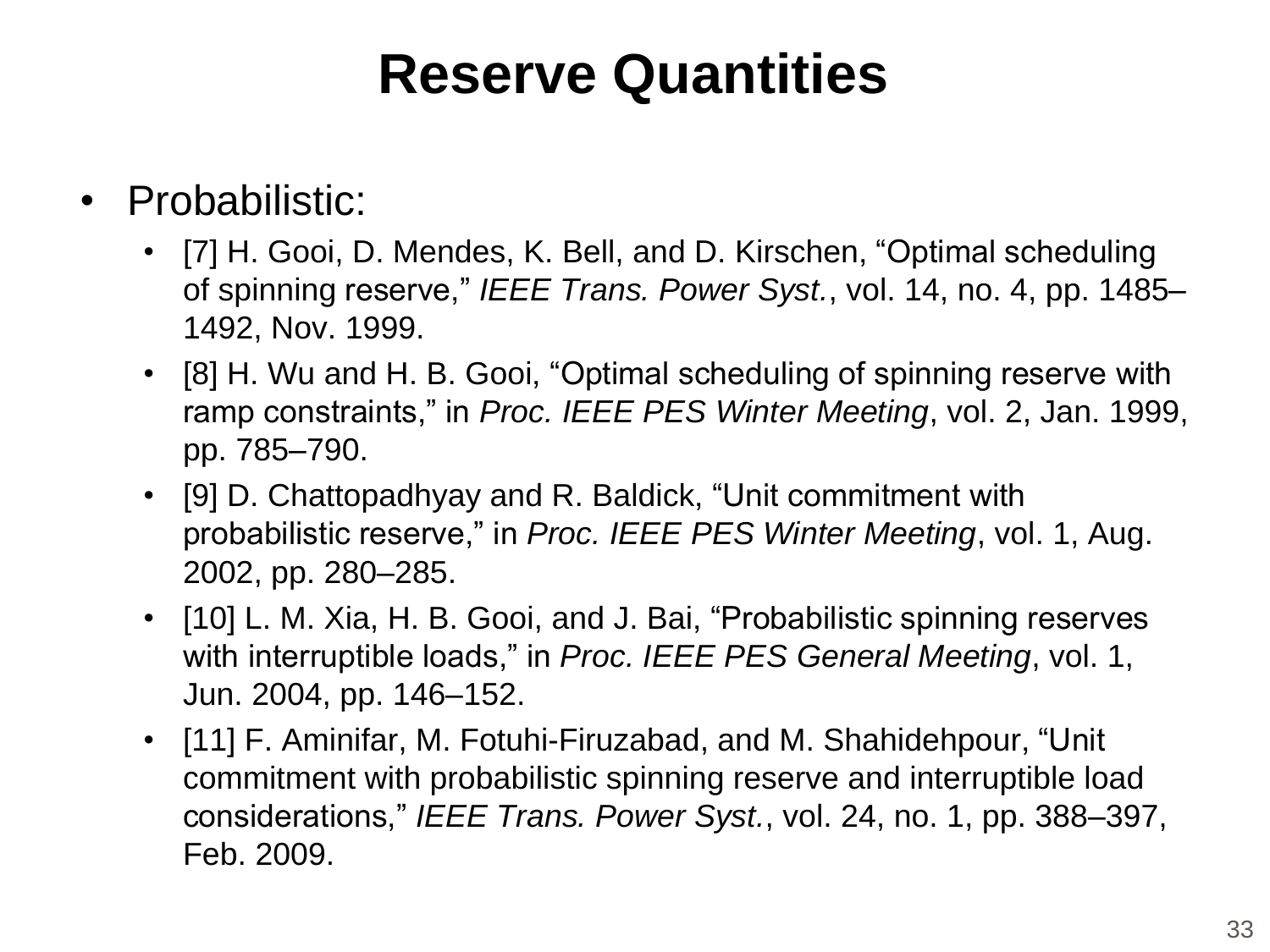## **Reserve Quantities**

- Penalizing constraint violations or minimizing a weighted sum of cost and reliability:
	- [12] X. Guan, P. B. Luh, and B. Prasannan, "Power system scheduling with fuzzy reserve requirements," *IEEE Trans. Power Syst*., vol. 11, no. 2, pp. 864– 869, May 1996.
	- [13] C.-L. Tseng, S. Oren, A. J. Svoboda, and R. B. Johnson, "Price-based adaptive spinning reserve requirements in power system scheduling," *Elect. Power and Energy Syst*., vol. 21, pp. 137–145, May 1999.
	- [14] M. Flynn, P. Sheridan, J. D. Dillan, and M. J. O'Malley, "Reliability and reserve in competitive electricity market scheduling," *IEEE Trans. Power Syst*., vol. 16, no. 1, pp. 78–87, Feb. 2001.
	- [15] K. M. Radi and B. Fox, "Power system economic loading with flexible emergency reserve provision," in *IEE Proceedings-c*, vol. 138, no. 4, Jul. 1991, pp. 257–262.
	- [16] J. Bai, H. B. Gooi, L. M. Xia, G. Strbac, and B. Venkatesh, "A probabilistic reserve market incorporating interruptible load," *IEEE Trans. Power Syst*., vol. 21, no. 3, pp. 1079–1087, Aug. 2006.
	- [17] S. Porkar, M. Fotuhi-Firuzabad, A. A.-T. fard, and B. Porkar, "An approach to determine spinning reserve requirements in a deregulated electricity market," in *IEEE Power Syst. Conf. and Exp*., Oct. 2006, pp. 1341–1344.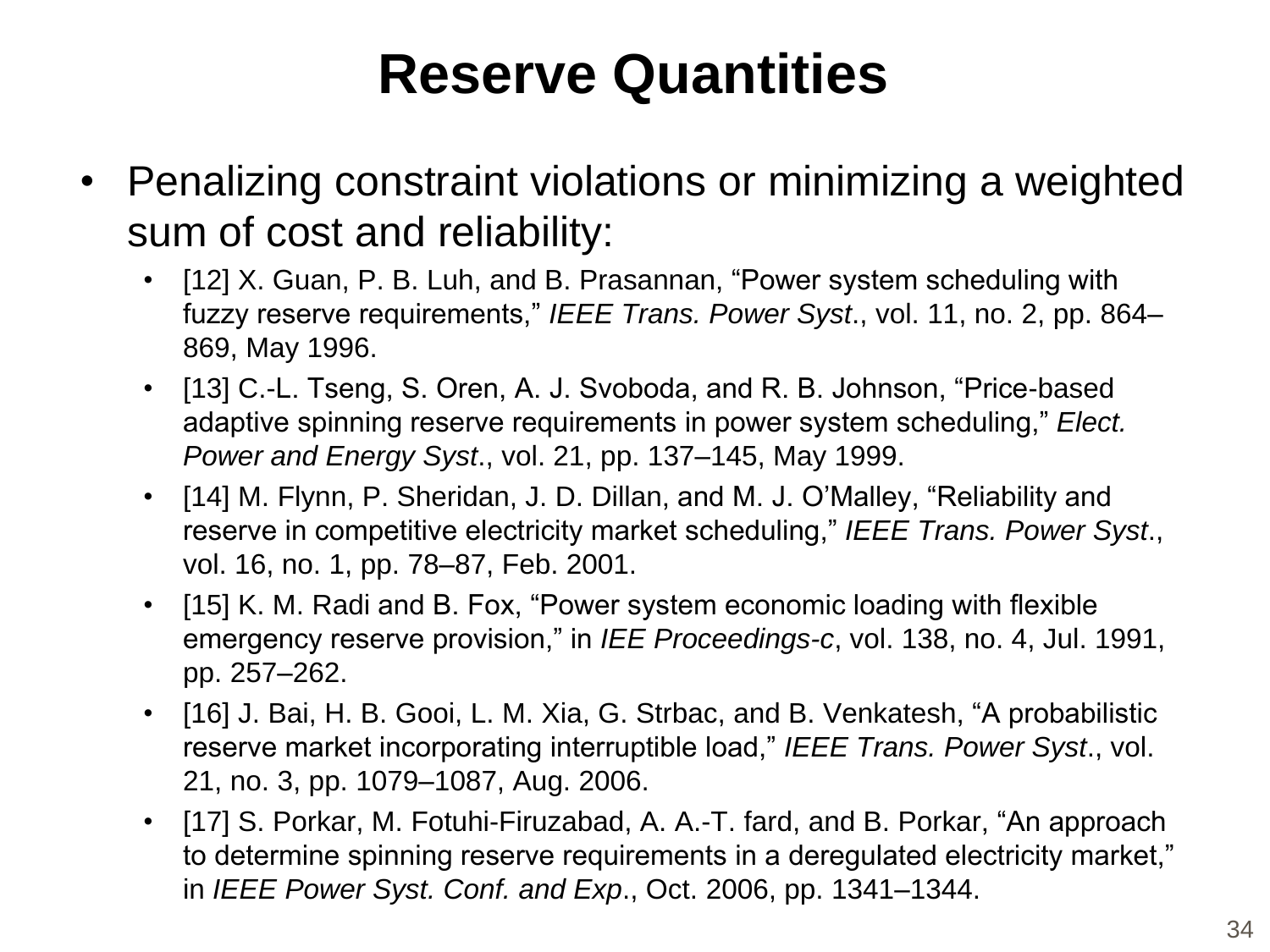## **Reserve Quantities**

#### • Iterative schemes:

- [18] J. W. O'Sullivan and M. J. O'Malley, "A new methodology for the provision of reserve in an isolated power system," *IEEE Trans. Power Syst*., vol. 14, no. 2, pp. 519–524, May 1999.
- [19] L. M. Xia, H. B. Gooi, and J. Bai, "A probabilistic reserve with zero-sum settlement scheme," *IEEE Trans. Power Syst*., vol. 20, no. 2, pp. 993–1000, May 2005.
- [20] M. A. Ortega-Vazquez and D. S. Kirschen, "Optimizing the spinning reserve requirements using a cost/benet analysis," *IEEE Trans. Power Syst*., vol. 22, no. 1, pp. 24–33, Feb. 2007.
- [21] U. A. Ozturk, M. Mazumdar, and B. A. Norma, "A solution to the stochastic unit commitment problem using chance constrained programming," *IEEE Trans. Power Syst*., vol. 19, no. 3, pp. 1589-1598, Aug. 2004.

#### • Robust optimization:

• [22] A. Street, F. Oliveira, and J. M. Arroyo, "Contingency-constrained unit commitment with n-k security criterion: A robust optimization approach," *IEEE Trans. Power Syst*., vol. 26, no. 3, pp. 1581–1590, Aug. 2011.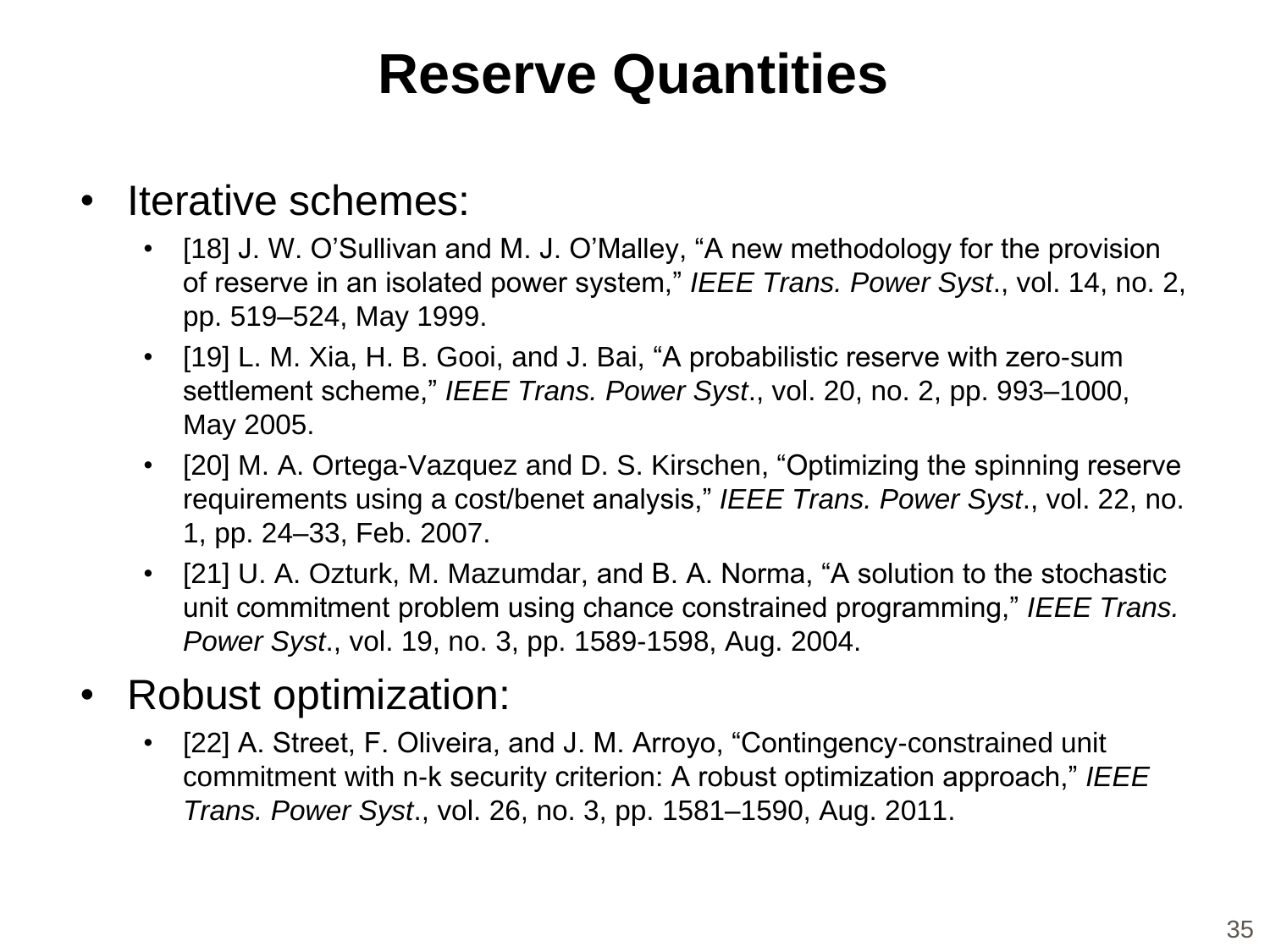## **Two-Stage Models with Transmission Constraints in Second Stage**

#### • Stochastic programming

- [23] J. M. Arroyo and F. D. Galiana, "Energy and reserve pricing in security and network-constrained electricity markets," *IEEE Trans. Power Syst*., vol. 20, no. 2, pp. 634–643, May 2005.
- [24] F. D. Galiana, F. Bouffard, J. M. Arroyo, and J. F. Restrepo, "Scheduling and pricing of coupled energy and primary, secondary, and tertiary reserves," in *Proceedings of the IEEE*, vol. 93, no. 11, Nov. 2005, pp. 1970–1983.
- [25] F. Bouffard, F. D. Galiana, and A. J. Conejo, "Market-clearing with stochastic security - part i: formulation," *IEEE Trans. Power Syst*., vol. 20, no. 4, pp. 1818–1826, Nov. 2005.
- [26] L. Wu, M. Shahidehpour, and T. Li, "Stochastic securityconstrained unit commitment," *IEEE Trans. Power Syst*., vol. 22, no. 2, pp. 800–811, May 2007.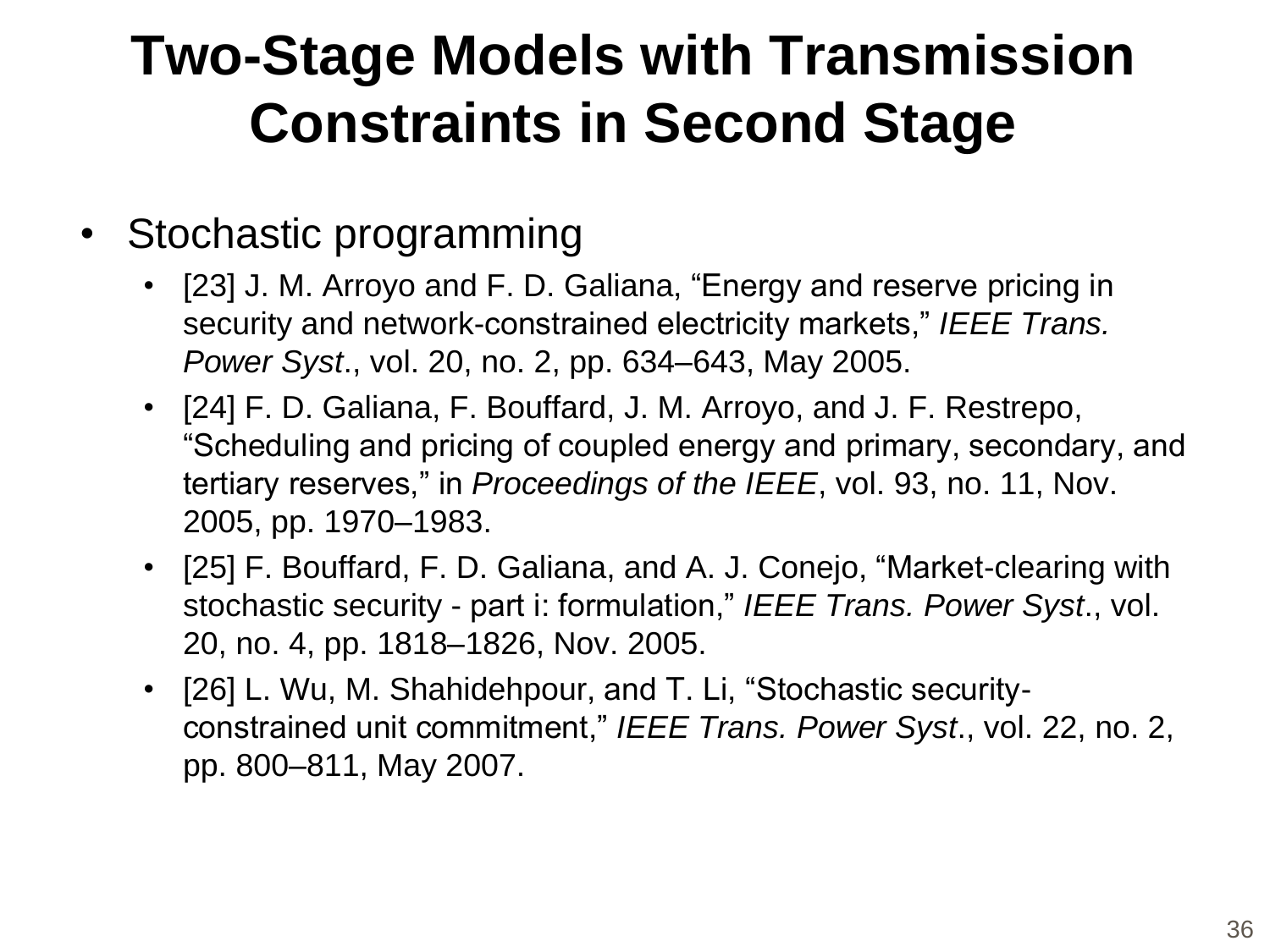## **Two-Stage Models with Transmission Constraints in Second Stage**

- Stochastic programming continued...
	- [27] L. Wu, M. Shahidehpour, and T. Li, "Cost of reliability analysis based on stochastic unit commitment," *IEEE Trans. Power Syst*., vol. 23, no. 3, pp. 1364–1374, Aug. 2008.
	- [28] K. W. Hedman, M. C. Ferris, R. P. O'Neill, E. B. Fisher, and S. Oren, "Co-optimization of generation unit commitment and transmission switching with n-1 reliability," *IEEE Trans. Power Syst*., vol. 25, no. 2, pp. 1052–1063, May 2010.
	- [29] H. A. Hejazi, H. R. Mohabati, S. H. Hosseinian, and M. Abedi, "Differential evolution algorithm for security-constrained energy and reserve optimization considering credible contingencies," *IEEE Trans. Power Syst*., vol. 26, no. 3, pp. 1145–1155, Aug. 2011.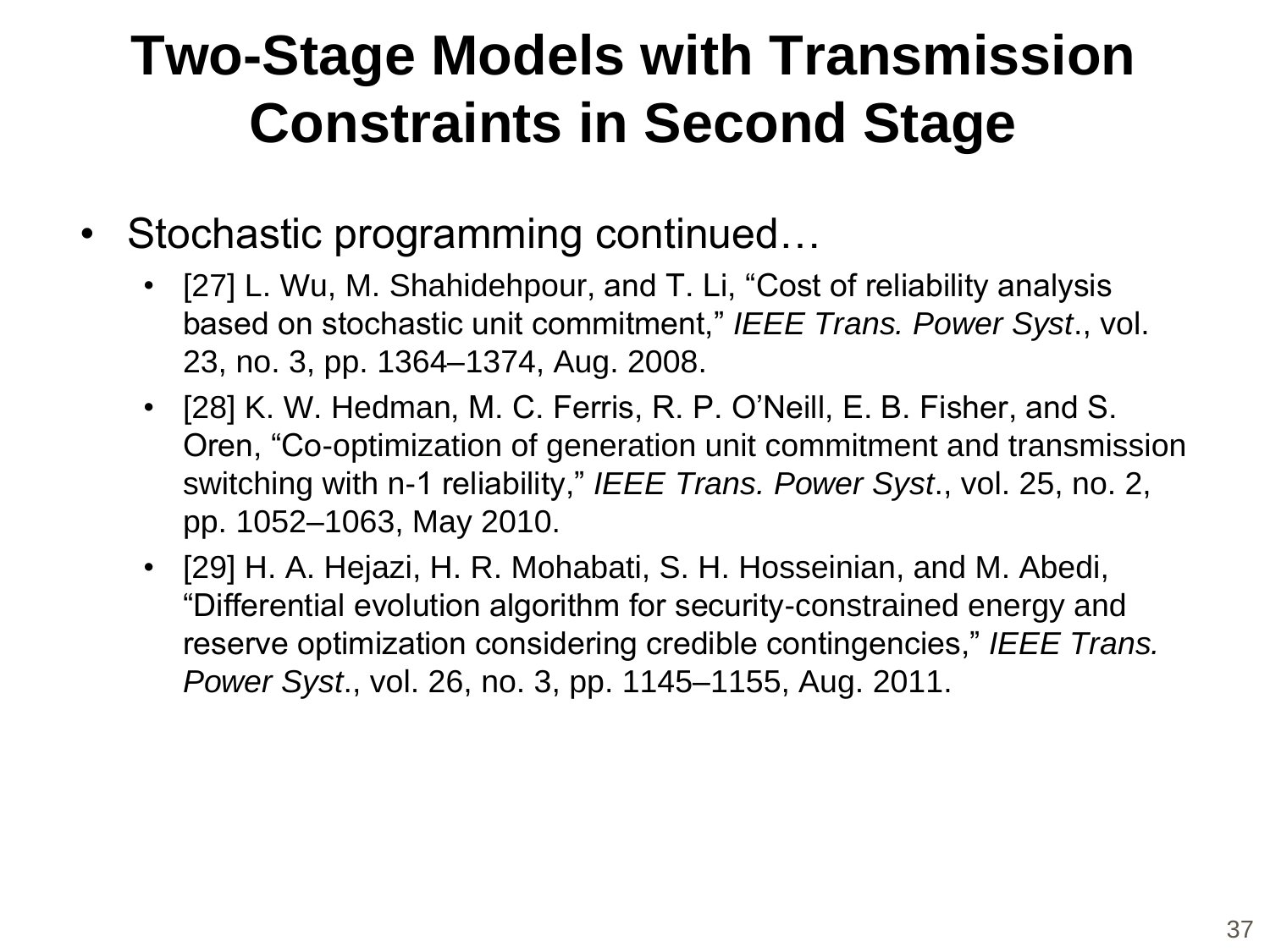## **Two-Stage Models with Transmission Constraints in Second Stage**

#### • Robust optimization:

- [30] D. Bertsimas, E. Litvinov, X. A. Sun, J. Zhao, T. Zheng, "Adaptive robust optimization for the security constrained unit commitment problem," *IEEE Trans. Power Syst*., vo. 28, no. 1, pp 52-63, Mar. 2011
- [31] R. Jiang, M. Zhang, G. Li, Y. Guan, "Benders decomposition for the two-stage security constrained robust unit commitment problem," Jul. 2011. [[Online\]](http://www.optimization-online.org/DB_HTML/2011/07/3102.html).
- [32] Q. Wang, J.-P. Watson, and Y. Guan, "Two-stage robust optimization for n-k contingency-constrained unit commitment," Nov. 2012. [[Online\]](http://www.optimization-online.org/DB HTML/2012/01/3332.html).
- Dynamic reserve sharing:
	- [33] T. Zheng and E. Litvinov, "Contingency-based zonal reserve modeling and pricing in a co-optimized energy and reserve market," *IEEE Transactions on Power Systems*, vol. 23, no. 2, pp. 277–286, May 2008.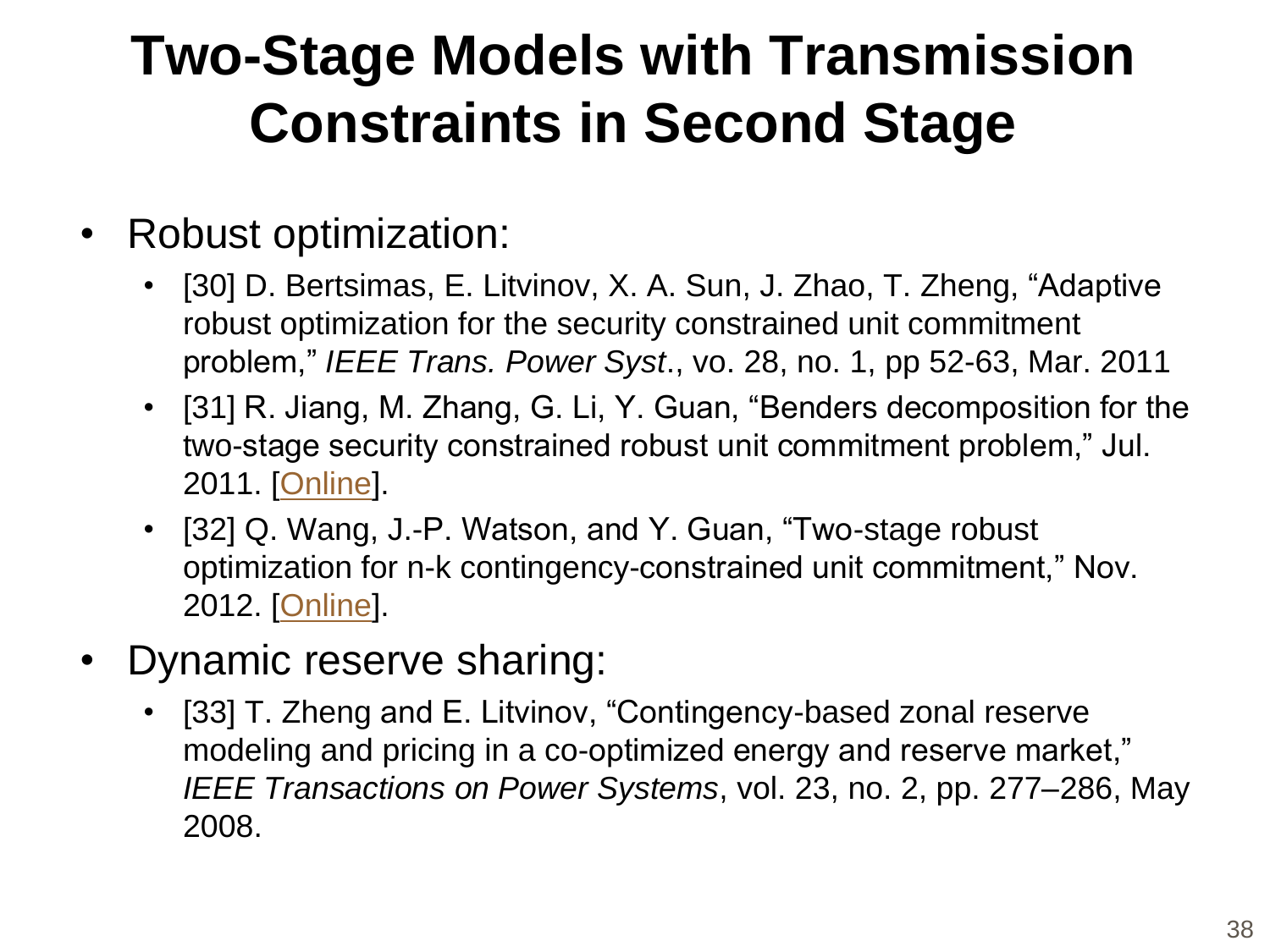## **Publications**

- Zone determination
	- [34] F. Wang and K. W. Hedman, "Dynamic Reserve Zones for Day-Ahead Unit Commitment with Renewable Resources," *IEEE Trans. Power Syst.*, submitted.
	- [35] F. Wang and K. W. Hedman, "Reserve zone determination based on statistical clustering methods," in *NAPS*, Sep. 2012, pp. 1–6.
- Congestion-based reserves
	- [36] J. D. Lyon, K. W. Hedman, and M. Zhang, "Reserve requirements to efficiently mitigate intra-zonal congestion," *IEEE Trans. Power Syst.*, submitted.
- Reserve disqualification
	- [37] J. D. Lyon, M. Zhang, and K. W. Hedman, "Dynamic reserve zones for distinct scenarios," In preparation.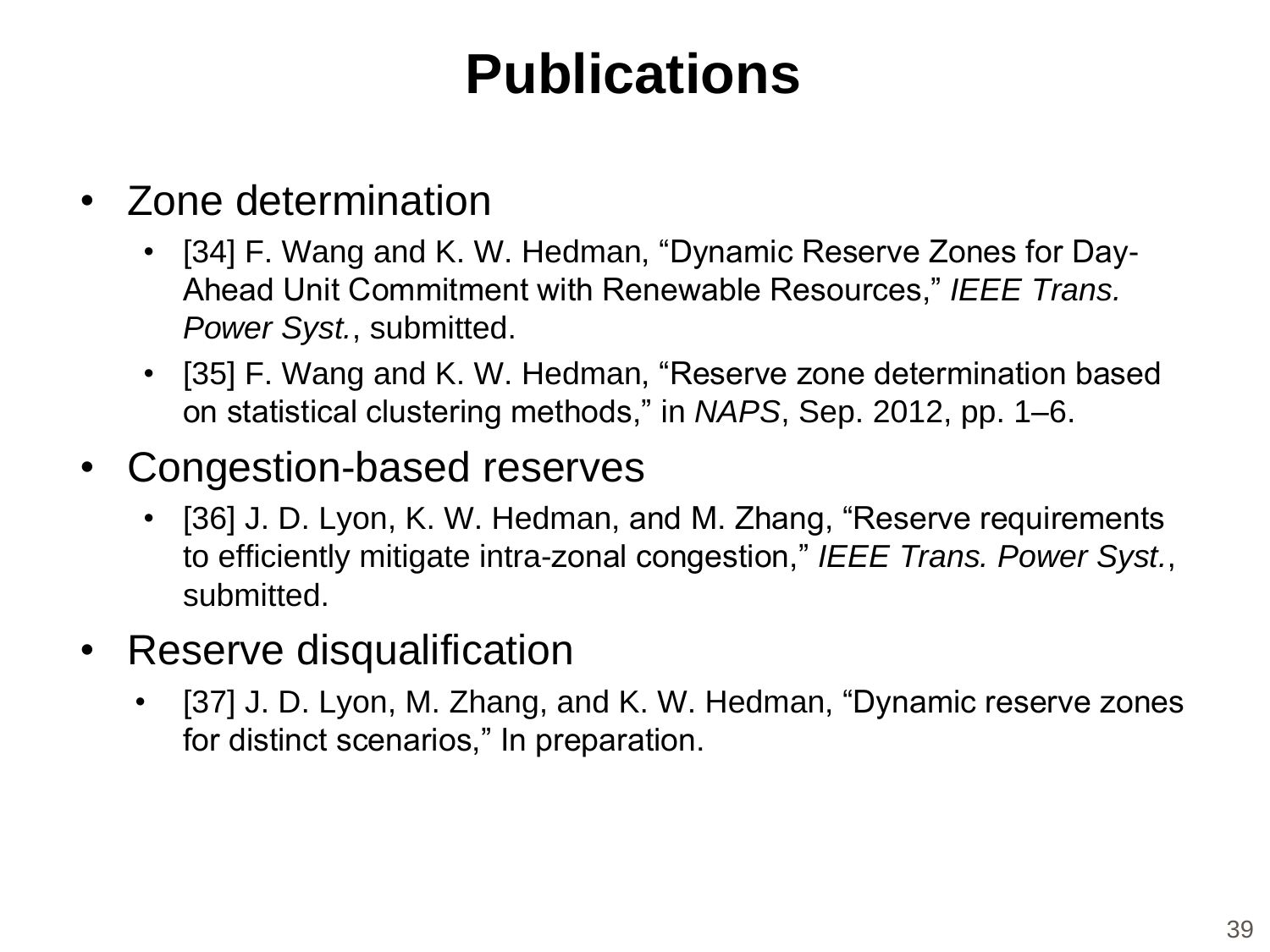## **Appendix B** *Additional Results*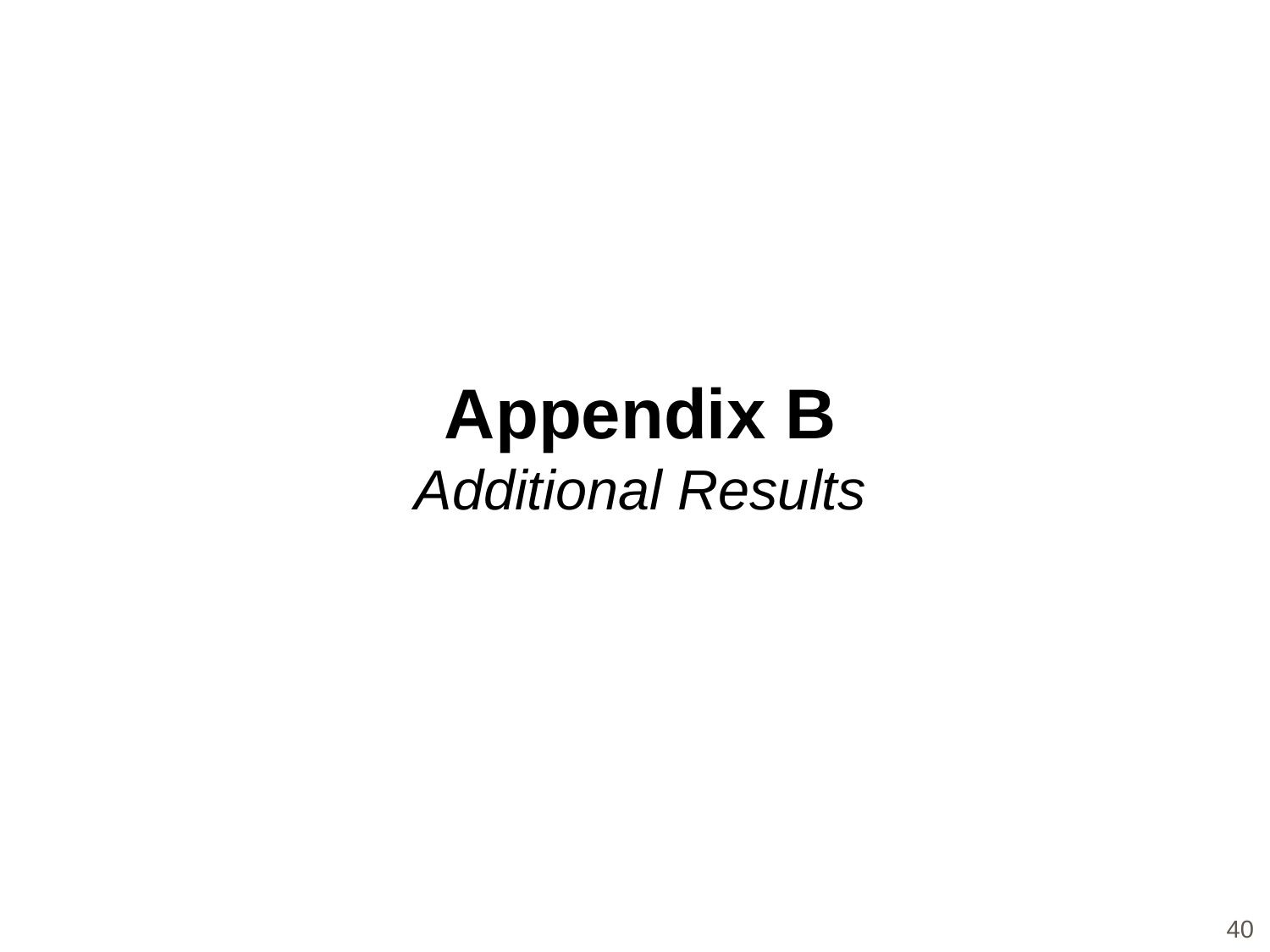## **Day-Ahead Dynamic Zones**

- Unit commitment for IEEE 118 bus test system
	- Average results over 12 days
	- E[violation] measures unreliability due to congestion





*Best policy depends on the importance of a reliable initial solution (e.g., the cost of uneconomical adjustments)*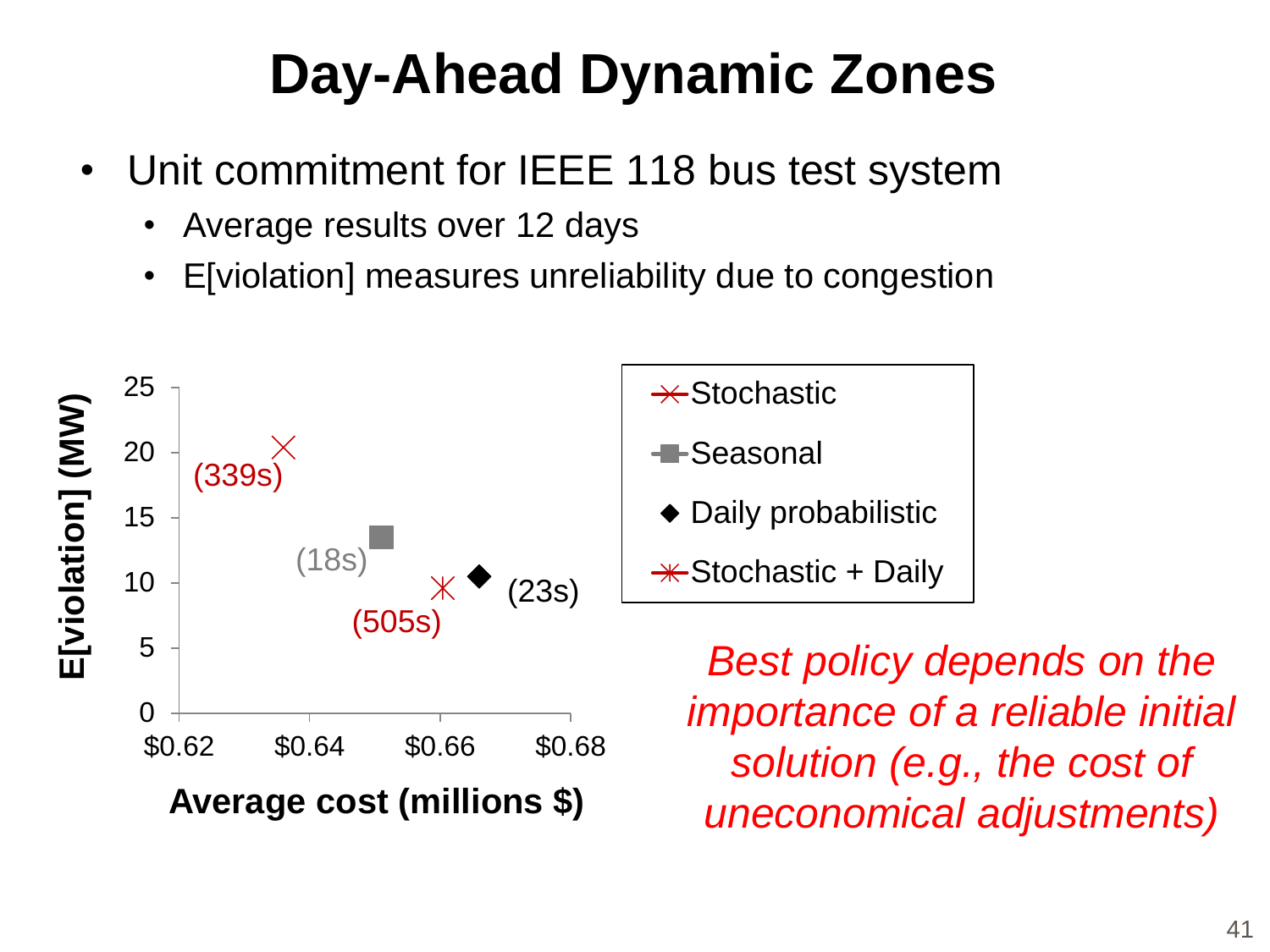## **Congestion-Based Reserves**

- Unit commitment for IEEE 73 bus test system
	- Policies tested with different levels of conservatism
	- Pareto dominant solutions attributable to reducing congestion

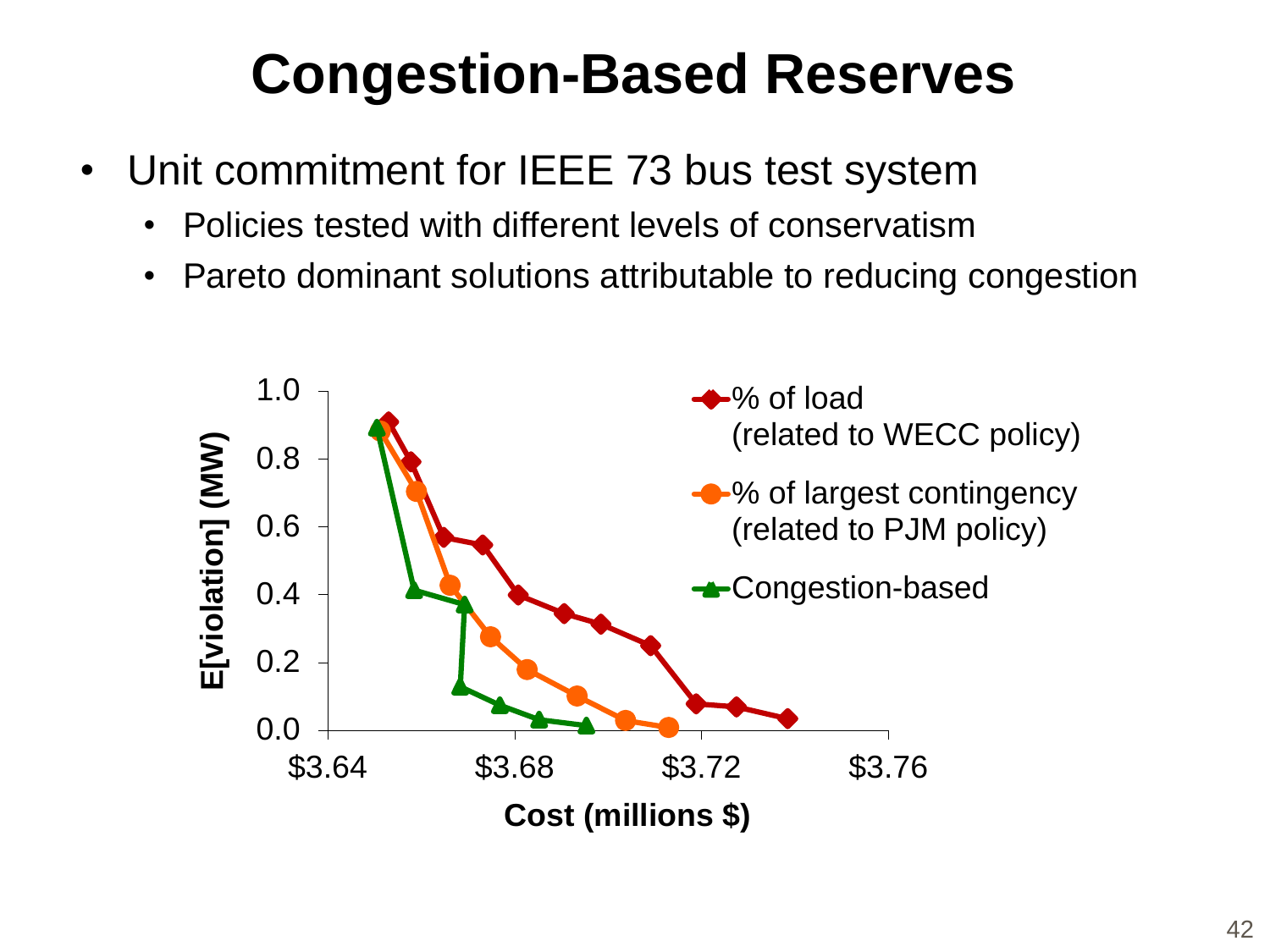## **Appendix C** *Other*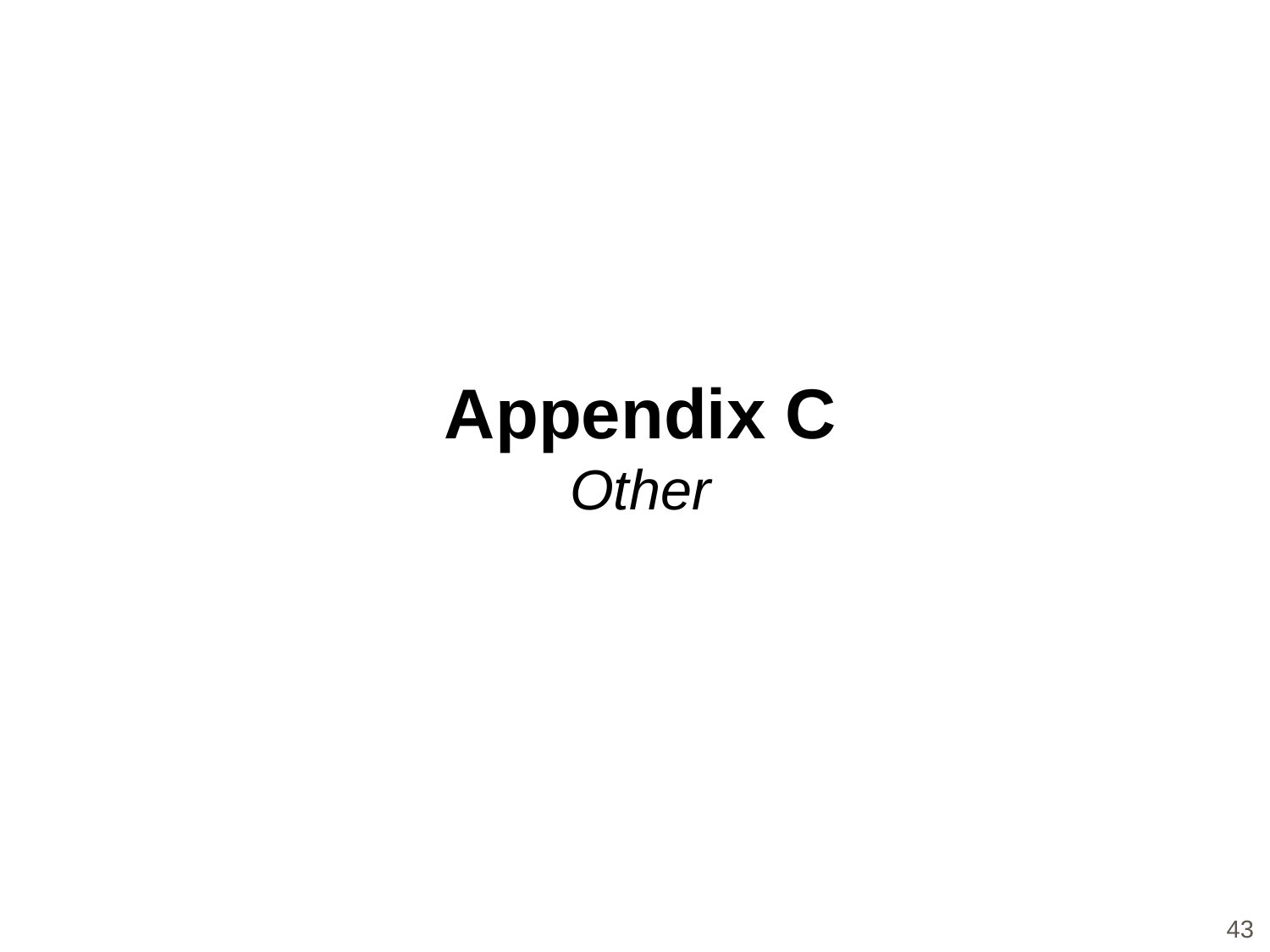## **Markets**

- The goal of the ISO is to maximize market surplus
- We do not anticipate the proposed methods will require changes to market structure
- We do anticipate:
	- Market surplus will improve
	- Identification of scarce resources will reduce the need for uneconomical adjustments and the associated uplifts
	- Uncertainty about zones will make it harder for participants to exercise market power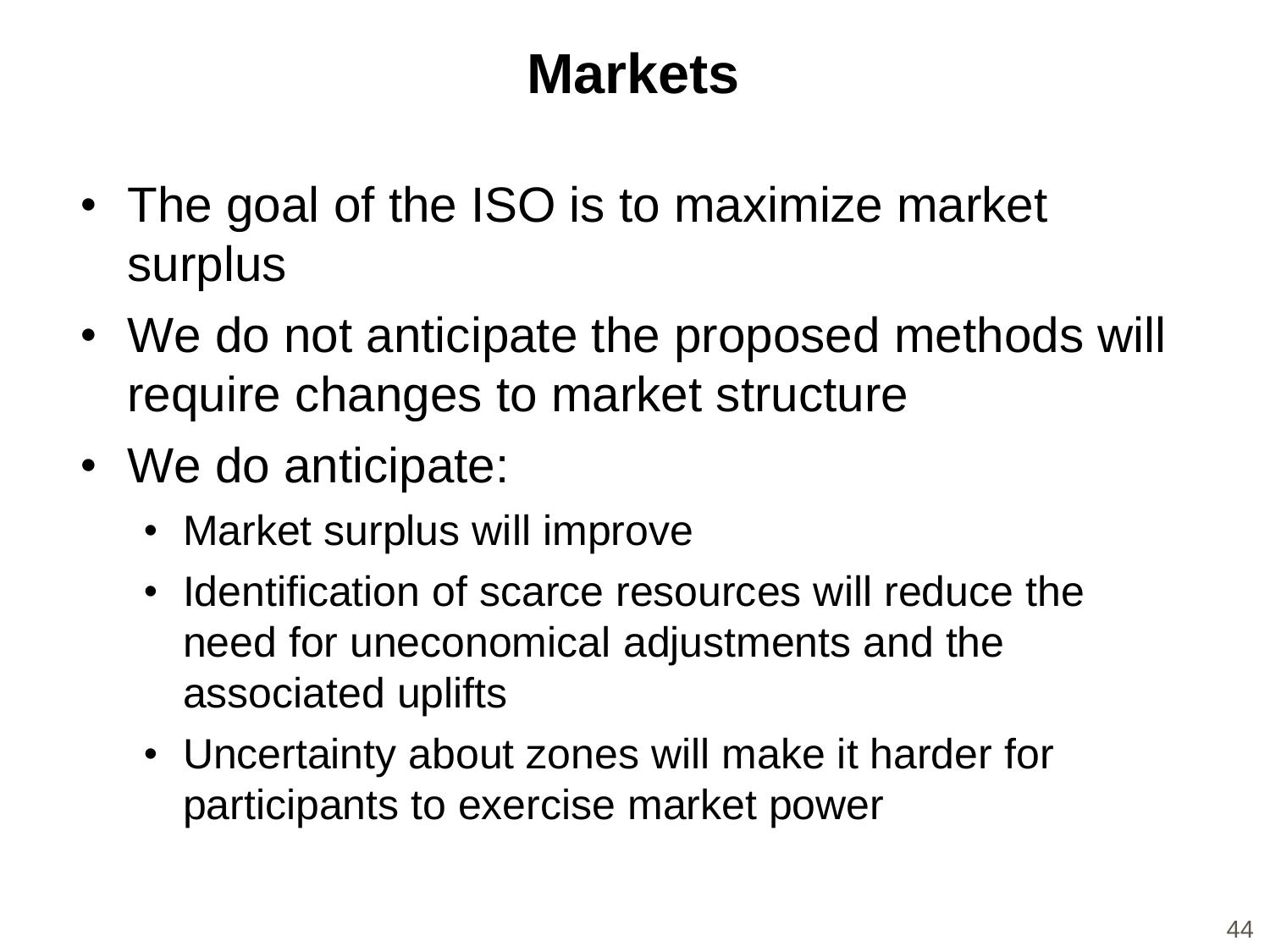#### **Midwest ISO Reserve Zones**



#### (Area 1 is part of PJM)

*Operating reserve zone modeling, September – November 2008*, MISO. [\[Online](https://www.midwestiso.org/Library/Repository/Meeting Material/Stakeholder/RSC/2008/20080721-22/2008072122 RSC Operating Reserve Zone Modeling.pdf)]